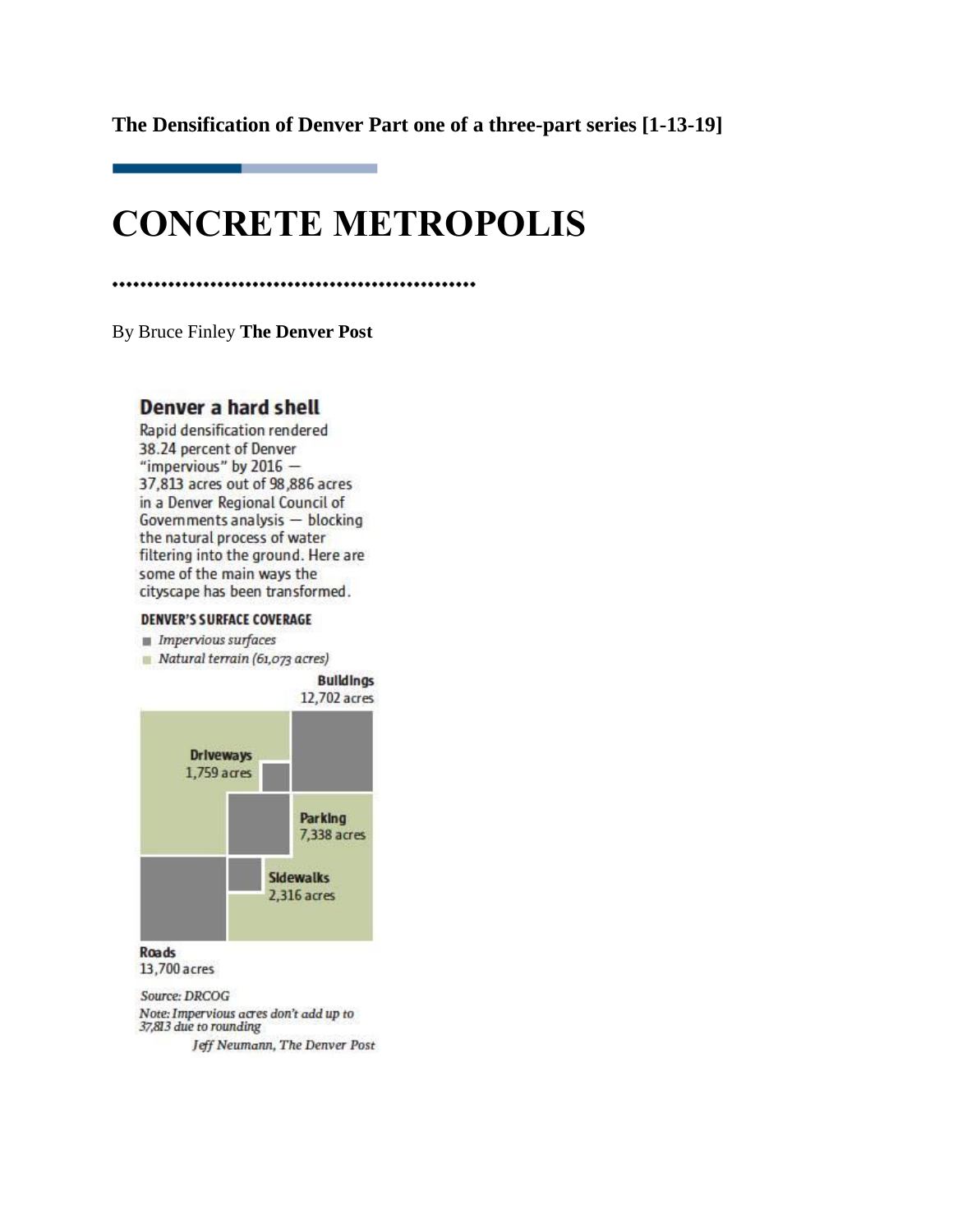

Tent-hunting at REI, Jackie Von Feldt and her friends lamented that they choke inside booming Denver and were preparing an escape. They wanted peace, and calming views, with room to roam and starlit night coolness they could savor in silence. So they pored over an array of ultralight shelters for a trip into Colorado's mountain wilderness that, hopefully, wouldn't entail too much traffic.

"You definitely have to leave the city. I wish it wasn't like that," said Von Feldt, who grew up in Wichita, where a carefully platted park gave residents a natural oasis.

"It just feels hectic being in the city," she said. "You cannot get that detachment from the chaos."

Von Feldt is caught in a green-space crunch that is hurting Americans as cities grow denser, more paved over and more crowded. Denver epitomizes this diminishment of nature in the city, a trend worldwide with 55 percent of humanity living in urban areas and a projected 2.5 billion more people on the way by 2050.

Large areas of Denver overhauled to sustain an exploding population now are so built up and paved over that residents rapidly are losing contact with nature. Excluding the undeveloped area around the airport, nearly half the land in Denver's city limits is now paved or built over — up from less than 20 percent in the mid-1970s, a Denver Post analysis of city and federal data found.

And that figure could approach 70 percent by 2040.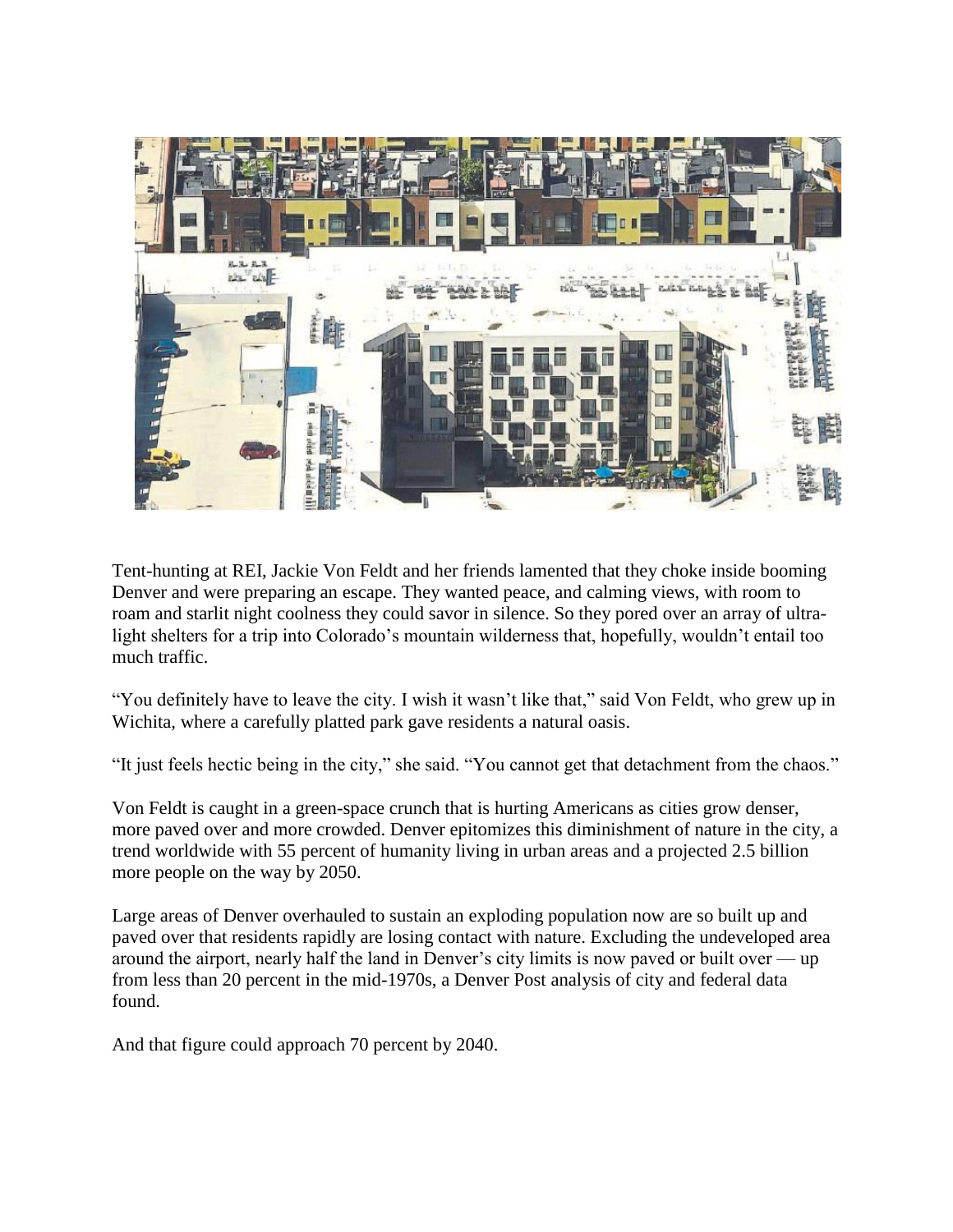Denver's elected leaders and developers over the past 20 years drove this shift toward high-rise towers, yard-devouring duplexes and shopping plazas — and away from Denver's "city within a park" heritage that a century ago incorporated natural preserves of 100-plus acres.

They replaced Denver's original pattern of settlement amid green space with an increasingly dense format that has enabled population growth by 41 percent, from 498,402 residents in 1998 to 704,621 in 2018. This heavily built cityscape is replicating, a recent aerial survey revealed,

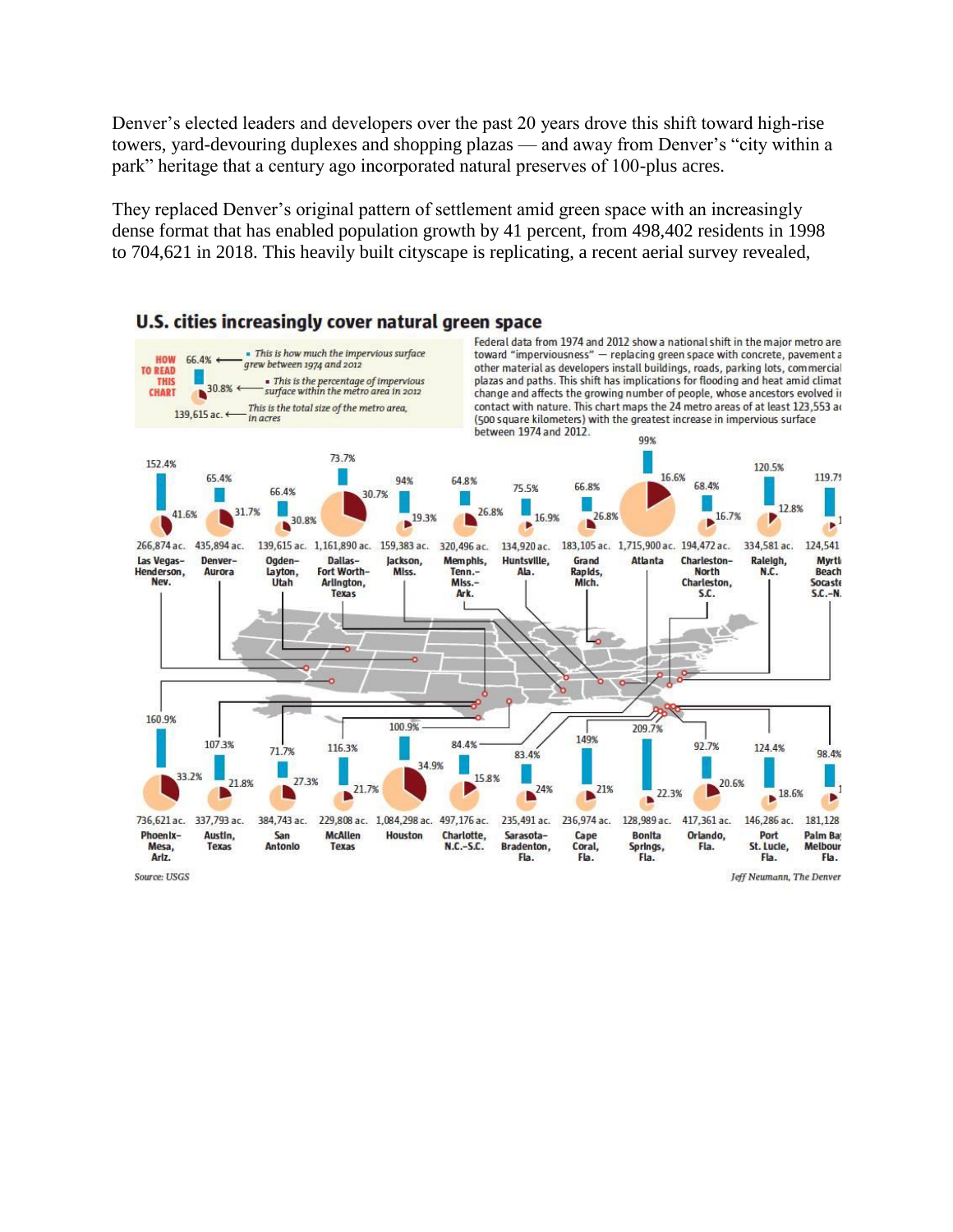

like the circuitry inside computers.

This denser development covers more and more of Denver's 155-square-mile area, including the River North, Uptown, Cherry Creek and Highlands neighborhoods, and the 44th Avenue and South Broadway corridors. It's intensifying as City Council members approve future highdensity projects across the South Platte River floodplain encompassing the Elitch Gardens Theme & Water Park, Colfax Avenue, Loretto Heights and the already jammed Colorado Boulevard from Interstate 25 north past the old University Hospital campus and Park Hill Golf Course to Interstate 70.

The question is whether "livability" will improve, especially for children and the majority of workers who cannot afford frequent escapes.

The Denver Post's analysis found:

• Green space in Denver is disappearing faster than in most other cities, with paved-over cover increasing from 19 percent of the city in 1974 to 48 percent in 2018 (not including Denver International Airport), federal and city data show. Up to 69 percent of the city is expected to be paved or covered by 2040. Only New York and a few mega-cities exceed that level of what planners call "imperviousness."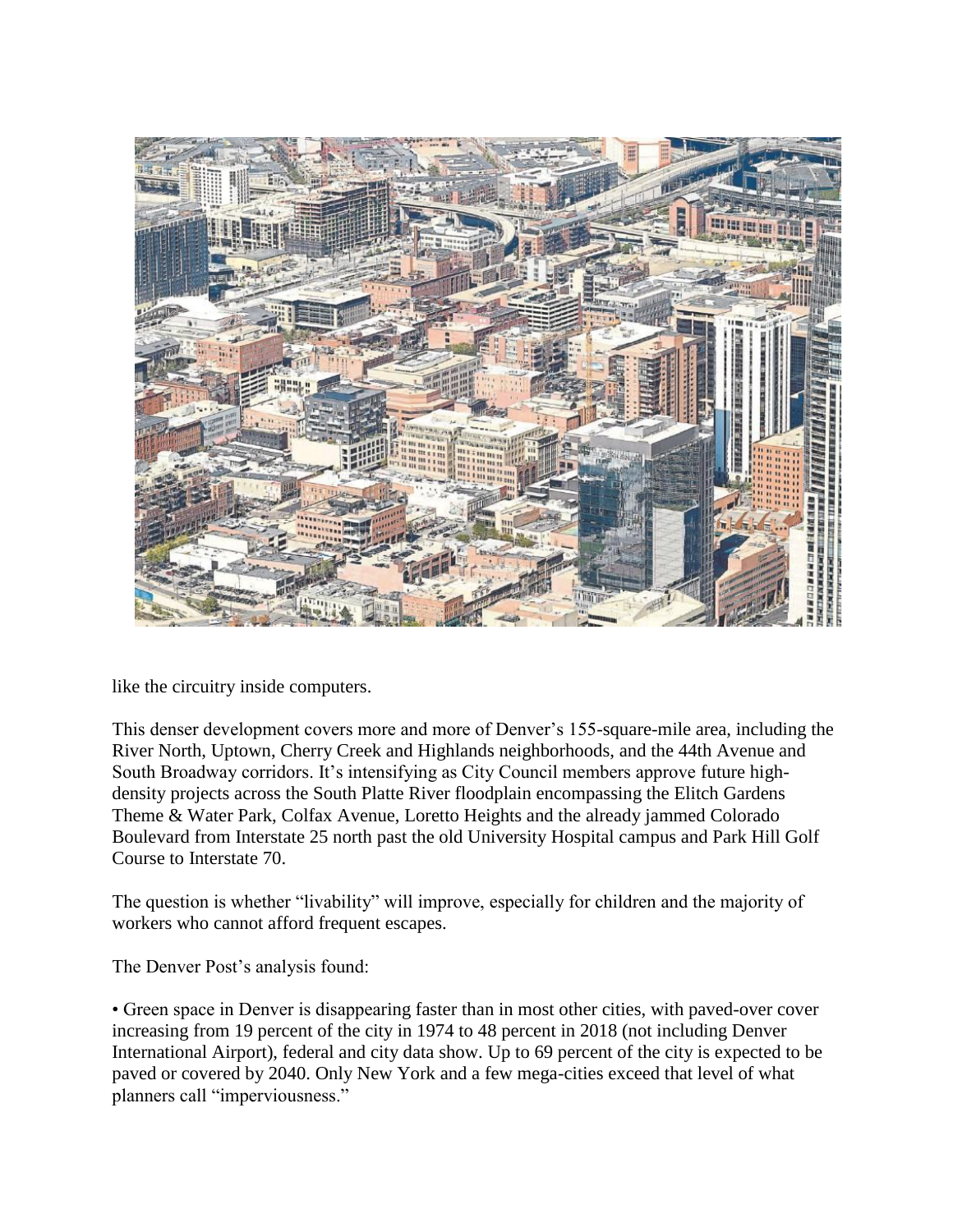• Denver ranks nearly last among major U.S. cities, including New York, in park space as a percentage of total area. It also ranks nearly last in park acres per resident.

• City leaders are overriding residents' desire for increased green space as they sign off on more high-density development.

• The dwindling of nature in Denver could lead to potentially overwhelming increases in stormwater runoff, and is causing worsening heat-wave impacts and likely hurting residents' physical and mental health.

The situation has reached a point that clashes with the "green" images Denver economic development officials project to promote growth, tourism and the outdoor recreation industry.

"There's a ton at stake. This is something to be concerned about — not just for some big net loss of biodiversity, but for what it means for people to interact with nature on a regular basis," said Liba Goldstein, a Colorado State University conservation biologist who has helped guide efforts to nurture nature north of Denver in Fort Collins.

"We benefit from regular interaction with nature. It is good for human health. … We all know we have big obesity and mental health problems on the rise in cities. As people are more and more connected to computers, technology, and less and less connected to nature, it is harder to generate interest and enthusiasm and curiosity in young people," Goldstein said.

"This all has major impacts on our own health and well-being. We are going to be less happy and less healthy. We will be leading shorter, less happy lives. And we will miss out on what is spectacular, unique and interesting about the natural world."

Denver's transformation has been happening gradually, and The Post — analyzing city and federal data, interviewing officials and developers, talking with residents — tried to determine the cumulative impacts.

### **A city increasingly "impervious"**

The pace of Denver's shift from natural to an increasingly built urban environment — roofs, roads, parking lots, park trails, other ground coverings — may be accelerating. In 1974, 19 percent of Denver was built over, according to federal U.S. Geological Survey data. In 2012, about 32 percent of that area was covered (roughly the same as the broader Denver-Aurora area tracked by USGS), the city and federal data show.

Denver officials now estimate the paved-over portion has increased to nearly 40 percent. And it's 48 percent if the largely undeveloped 52-square-mile property around Denver International Airport isn't included, said Brian Muller, a University of Colorado urban design professor and director of the school's Community Engagement and Design Center. Using high-resolution imagery to assess Denver's changing landscape, Muller has projected 66 percent imperviousness by 2040, and up to 69 percent if DIA is excluded, assuming likely expansions of transit and roadways.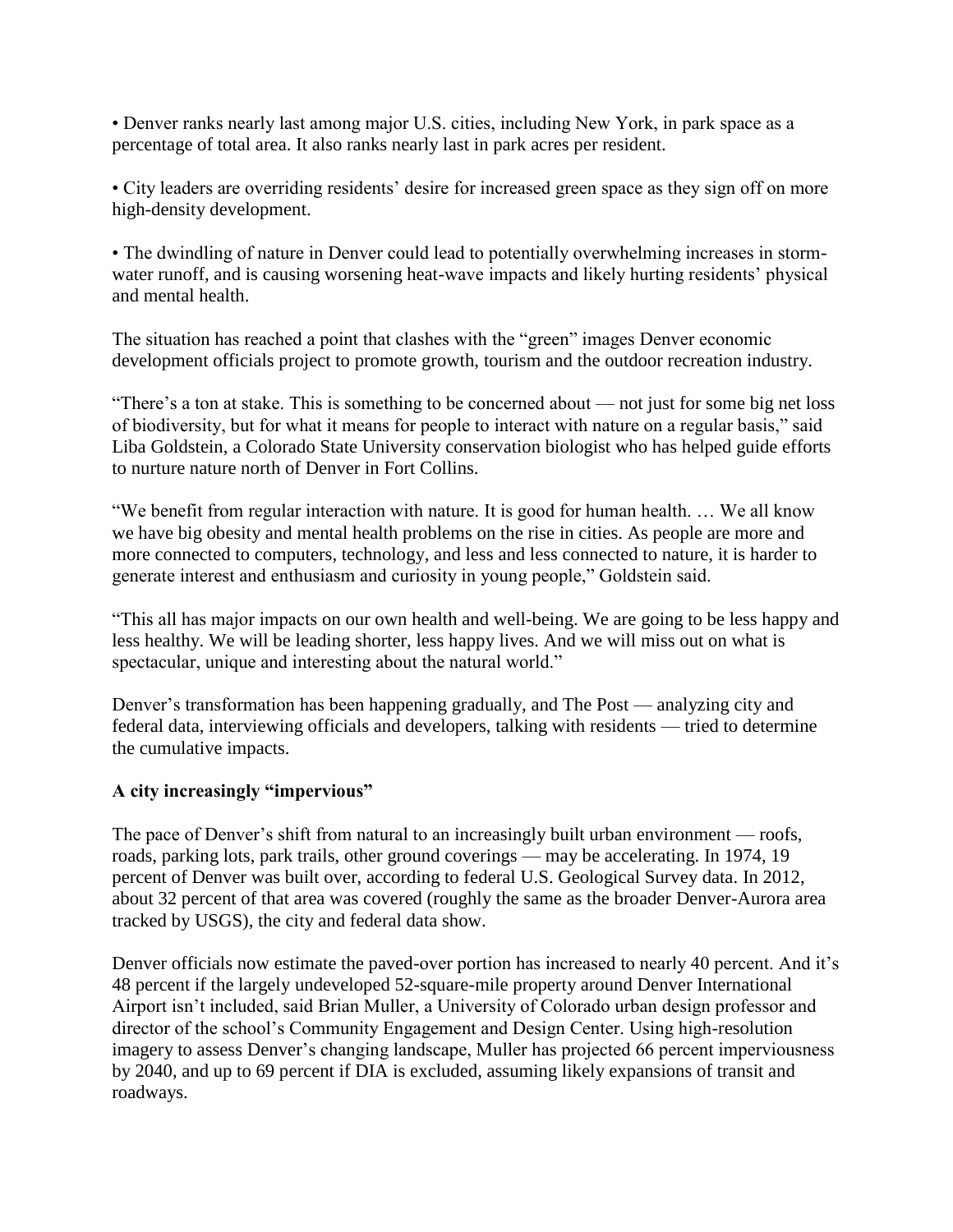"You're looking at 95 percent imperviousness now in the newly developed parts of Denver — a very high rate," Muller said in an interview.

"Other cities are going this way, towards very compact development without much open space," he said. But Denver's shift is extreme. "We're not retaining much of our natural landscape. There are multiple processes going on that are generating imperviousness: the large buildings, some on residential lots, and when we build impervious trails in parks.

"You're looking at substantial increases, more or less in line with the population growth. … Denver should be very careful in how it manages green space."

Covering natural terrain with concrete and asphalt increases the volume and velocity of stormwater runoff. Denver officials in 2014 estimated it would cost \$1.47 billion to upgrade the city's storm drainage infrastructure to handle the surges so that flooding on streets would stay under one foot deep. Water contamination also worsens as road grit, petroleum and chemicals whoosh off hard surfaces into the South Platte watershed. Denver officials recently began an effort to try to turn back the clock and restore natural processes, a limited effort to re-engineer waterways that could slow flows and harness the H2O.

Other U.S. cities, such as hurricane-plagued Houston, also are struggling with increased stormwater deluges set off by overdeveloping urban terrain.

#### Less room to roam

Denver's 155-square-mile area includes 6,238 acres of parks and open space (the city counts 831 acres of golf courses, 137 acres of road medians and 204 acres for future parks), which is 6.2 percent of the total area, an inventory provided to The Post shows. That ranks the lowest among major U.S. cities, according to Trust for Public Land rankings, which used an 8.2 percent figure for Denver. The city also owns about 14,000 acres of noncontiguous park property in the mountains.

By comparison, New York City has designated 21 percent of its area as parks; Washington, D.C., 22 percent; San Diego, 23 percent; and Los Angeles, 13 percent; Trust for Public Land data show. Commonly used comparable "peer cities" also beat Denver, with Minneapolis devoting 15 percent of its area to parks; Portland, Ore., 18 percent; Boston, 17 percent; Seattle, 12 percent; and Chicago, 10 percent.

The rapid population growth in Denver — the city has added nearly 10,000 new residents a year since 2010 — intensifies the impact.

Park space per person in Denver has fallen to 8.9 acres per 1,000 residents, down from 9.4 acres per 1,000 residents in 2006 and 9.5 acres per 1,000 residents two decades ago — far below the national average of 13.1 acres per 1,000 residents, city data show. (By comparison, Portland offers 23 acres per 1,000 residents.) Denver officials project the acreage will decrease further to 7.3 acres per 1,000 residents as Denver's population tops 857,000 before 2040.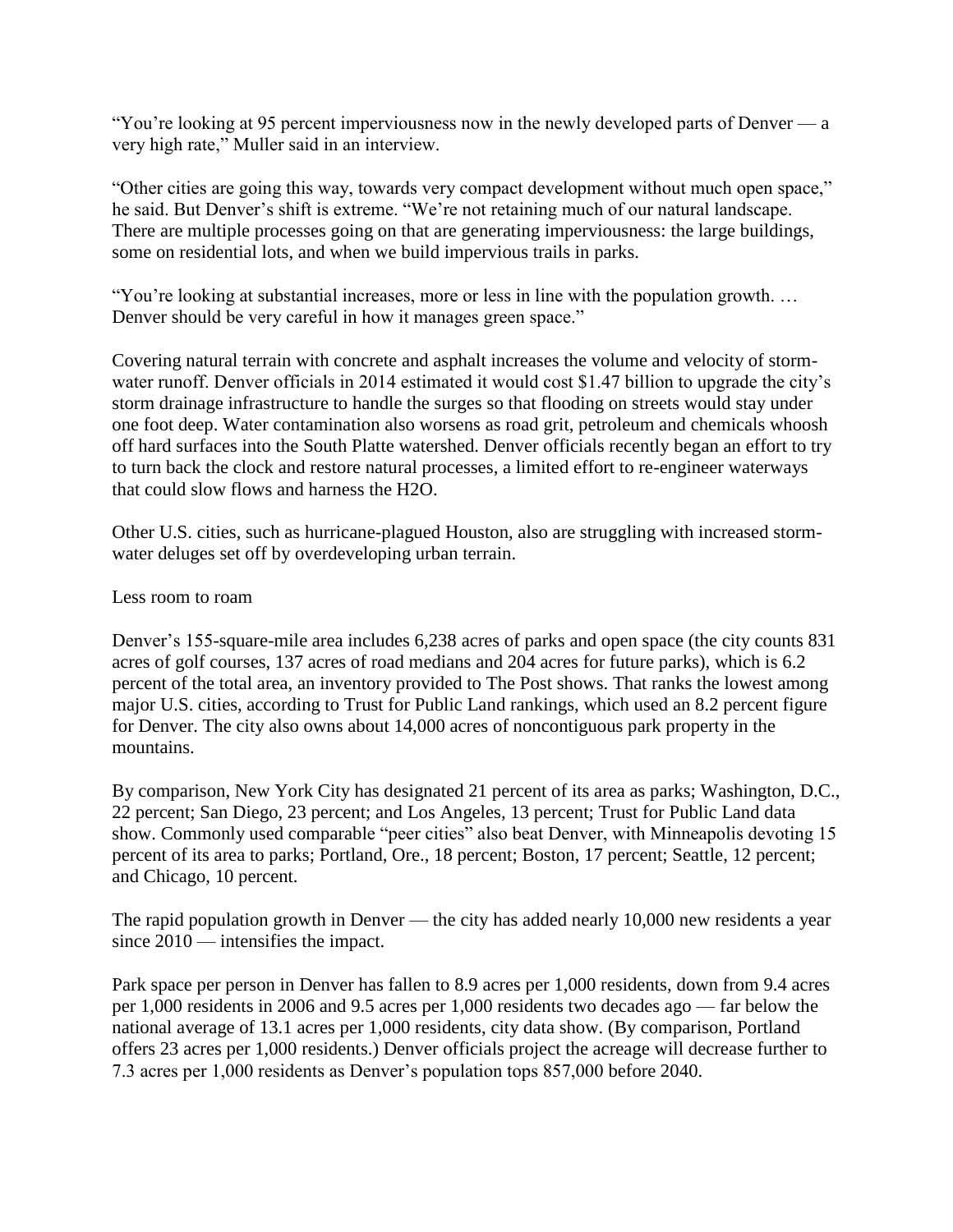It would take at least 1,500 acres of new green space to stop the decline and hold steady at about 9 acres per 1,000 residents, and 3,000 new acres of parks to approach the national norm of 13.1 acres per 1,000 residents, city planners said. Denver parks planners recently identified 625 city owned acres that could become future green space.

Yet Denver stands out as one of the only major cities in the U.S. that has not drawn on public funds to expand public green space — until voters in November approved a ballot initiative establishing a sales tax that will raise \$45 million a year to go toward parks.

In addition, Denver's rules for developers rank among the most permissive when it comes to installing buildings without a requirement to offset impact by establishing new public green space. Only "master-planned" development on parcels larger than 10 acres — relatively rare – must leave 10 percent of the total area open, according to city community development officials. That open space, under Denver's current rules, can include paved-over courtyards or plazas. For example, city officials recently told high-rise developers they could include construction of recreation center buildings as part of their required parks and open space.

Higher and hotter

One result of all this is that Denver's denser urbanization exacerbates climate-driven heat waves.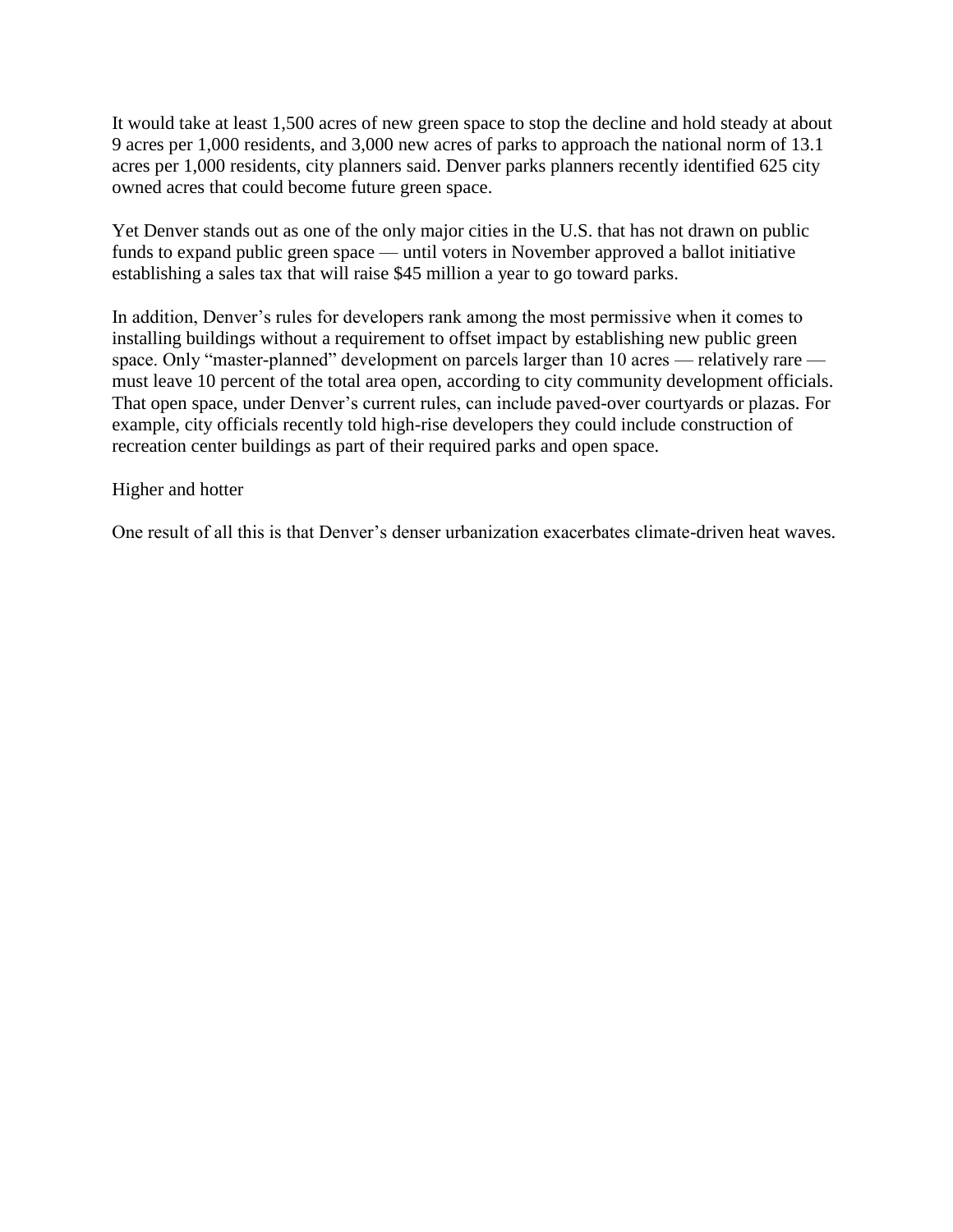#### **Colorado's Increasingly Impenetrable cities**

In Colorado's 10 largest metro areas (by acres), impervious surfaces, such as roads, buildings and parking lots, increased by an<br>average of 83.7 percent from 1974 to 2012.

#### PERCENT CHANGE OF IMPERVIOUS AREA by metro area, 1974-2012



#### Natural terraln vanishing In Colorado's major cities as population grows

From 1974-2012, Colorado cities have greatly increased the amount of land impervious to water.

**IMPERVIOUS AREA** 

by metro area, in percent Denver-Aurora  $\longrightarrow$  Boulder - Colorado Springs Fort Collins



Source: USGS Jeff Neumann, The Denver Post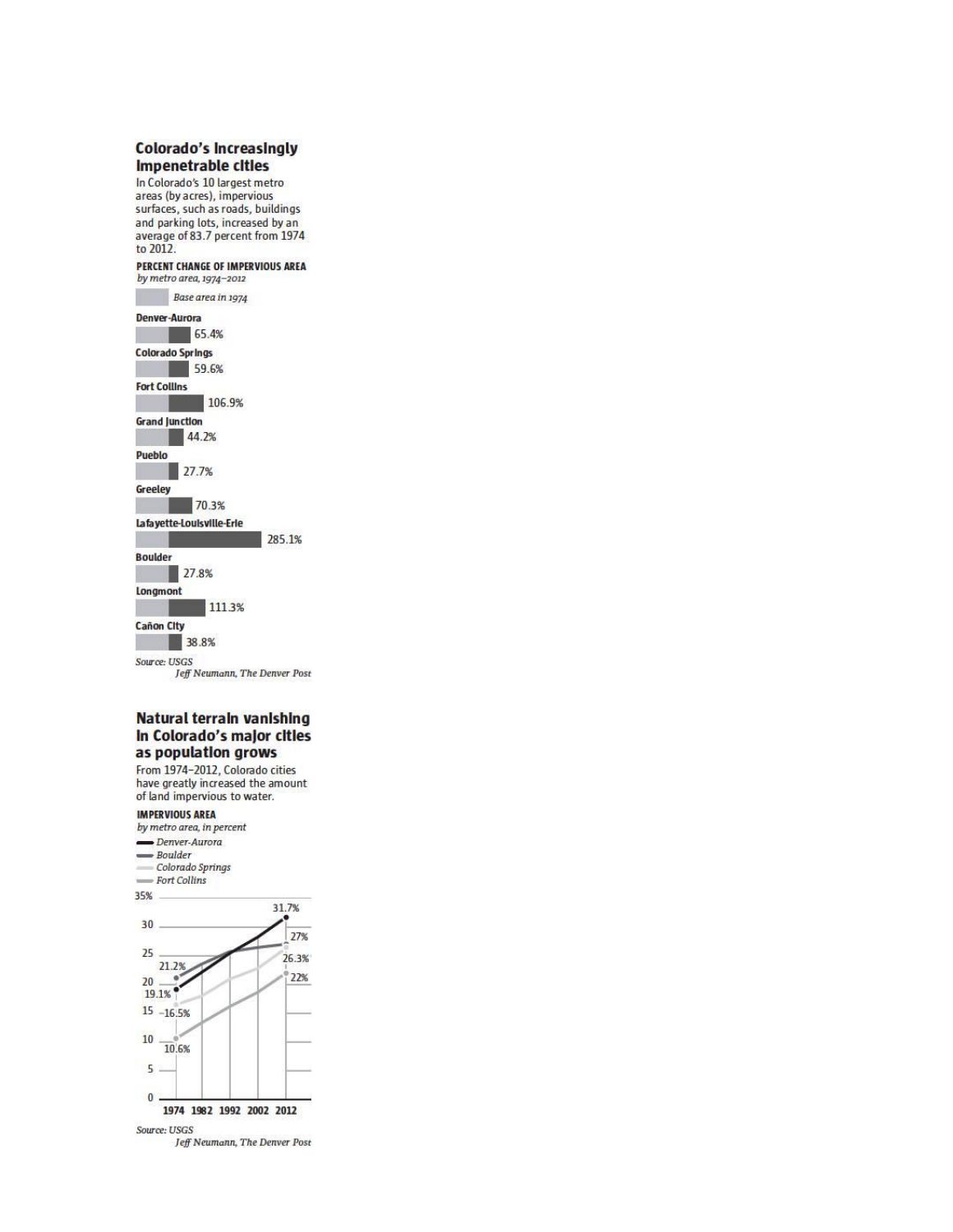### Denver's new cityscape: Nearly twice as much parking space as park

The 6,238\* acres of green space that Denver officials have counted inside the city seems increasingly small compared with six times as much built-over space (37,815 acres), including expanded roads, walkways, building and 7,338 acres of paved parking lots.



\*Figures do not add up to total due to rounding \*\*Natural Resources Management Zones Source: DPR Jeff Neumann, The Denver 1



CU urban design researchers determined that Denver's temperatures have increased by at least 3 degrees over the past two decades — above the increase from global warming. When more surfaces are paved or covered over, temperatures spike because concrete and asphalt absorb sunlight and then release it, the urban equivalent of a hot pack.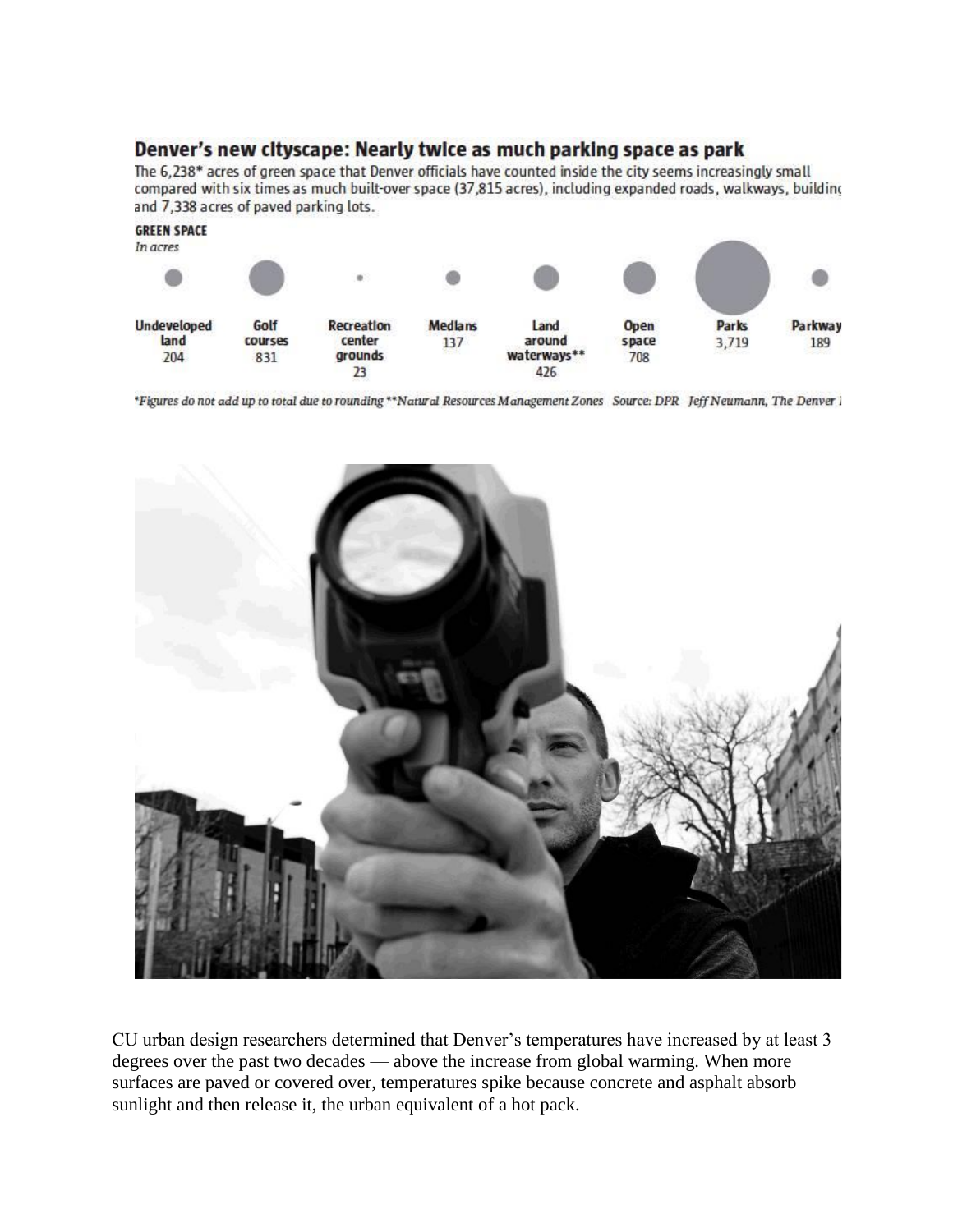Since 2012, Denver has experienced more than 50 days a year with temperatures topping 90 degrees. A 2014 Climate Central analysis of National Weather Service data found that Denver has one of the nation's most severe "heat island" effects, with a 4.9-degree increase compared with the surrounding, and mostly treeless, high prairie.

The spiking heat dissipates in leafy central neighborhoods, said professor Austin Troy, chairman of CU Denver's department of urban and regional planning. Hardest hit are the mostly paved downtown areas, RiNo and newly overhauled areas along the concrete I-25 and I-70 corridors, Troy said. Trees can help ease the heat. But Denver lags in trees and shrubs, with a 9.6 percent cover in 2009, compared, for example, with a 53 percent cover in Atlanta, a 2012 urban forestry study found.

Finally, a shift toward taller buildings adds to perceptions of being trapped by blocking views of the mountains, prairie and sky. Denver had six buildings higher than 13 stories in 1950, city records show. Today there are 151. Developers have filed a master plan with the city to build several skyscrapers taller than 40 stories, as high as 59 stories, south of downtown along the South Platte.

Rising discomfort

Denver officials are approving denser development even though residents object.

Since 2003, city surveys have documented that residents favor more green space.

Two years ago, intensifying discomfort led to complaints about "a new concrete jungle," reflected in news stories, with residents lamenting that development decisions were foisted on them without opportunities to prioritize noncommercial values of beauty, peace and functioning natural ecosystems.

Historically, Denver residents demanded green space along with development. An 1894 plan for "the parks and boulevards system" of Denver began a tradition of deliberately interspersing settlement with green space, driven by civic leaders who aimed to improve human health as the nation industrialized.

Mayor Robert Speer was inspired by the Chicago World's Fair in 1893 that celebrated a classical balance achieved by preserving nature inside cities, according to Denver historian Tom Noel at CU Denver, whose 1985 book on the City Beautiful movement explored Denver's aspirations of being a city within a park.

Speer faced public demands for greater livability. He set out to double park acreage, establishing the Civic Center and other large green spaces. He gave away 10,000 elm trees to residents who promised to plant them around their homes.

But density and "compact cities" have emerged as modern priorities. This push toward a denser high-rise format in Denver "is a fairly new trend" driven by developers trying to capitalize on an influx of younger millennial residents, Noel said.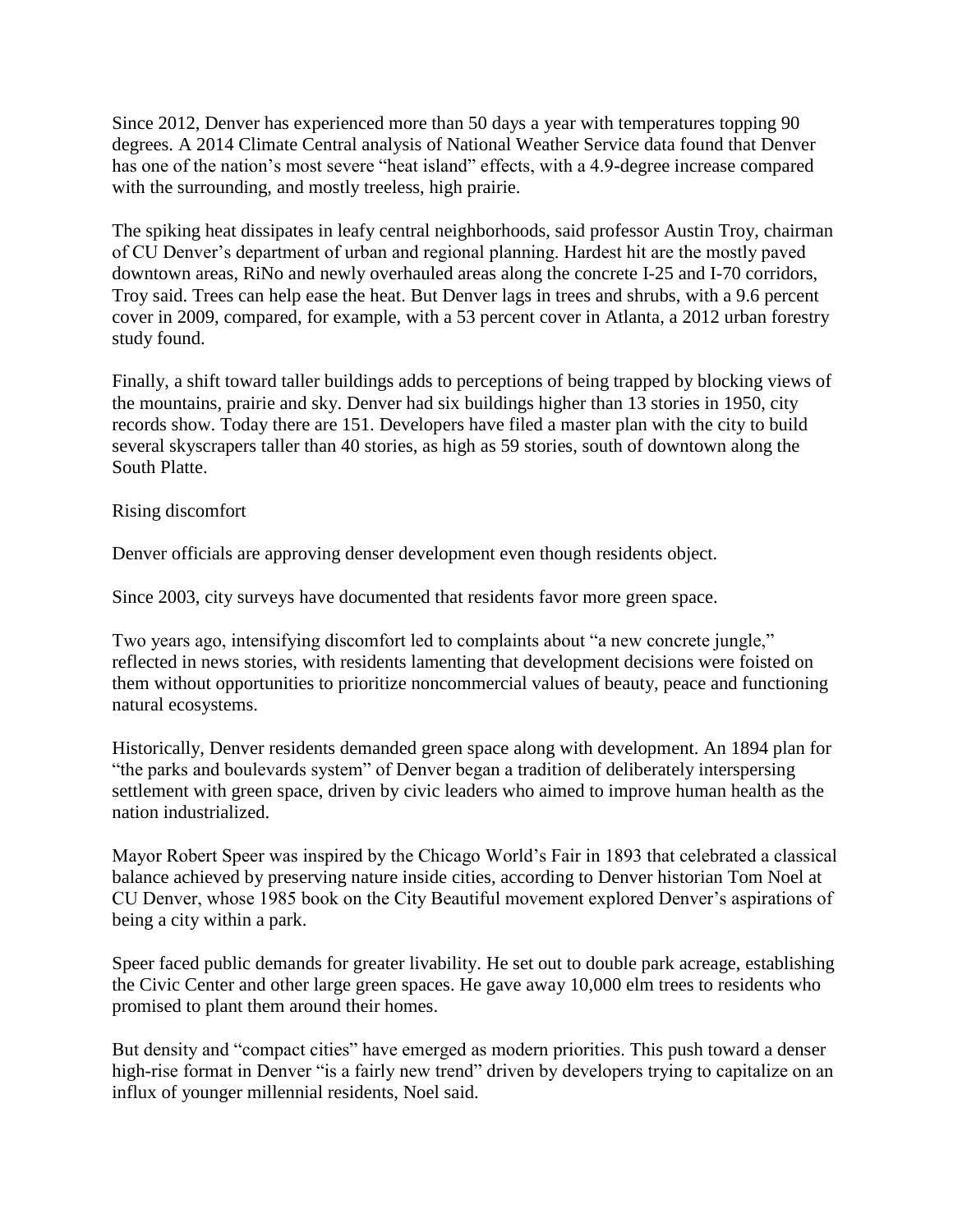"A lot of people fight it, a lot of old-timer geezers like me," Noel said. "A lot of the population is not in agreement."

Some environmentalists have looked favorably on "infill" development as a way to contain urban sprawl — though suburbs around Denver still are devouring more semi-arid high plains prairie despite water scarcity. A compact configuration also enables energy and transportation efficiency. (Cities cover roughly 3 percent of the Earth, and people in them consume 70 percent of the energy and emit 75 percent of the carbon dioxide.)

"Denser cities are good, if they're done right," said Chris Hawkins, the Nature Conservancy's Denver-based urban conservation program director.

"But as cities continue to become denser, we think it is important for them to continue to keep people and nature at the fore of many decisions," Hawkins said. "We believe many cities find a way to balance denser, more vertical, transit-oriented sustainable development with the creation of new parks and open space. We think Denver can do the same and are working to support those goals."

#### Parks of the future

Developers in Denver acknowledged a shift toward greater density and less green space. A balance is possible — if cities prioritize creating more green space, said Mike Zoellner, president of the real estate company ZF Capital and vice chairman of the Urban Land Institute Colorado, which encourages smart urban design.

"From a land-use point of view, we see open space as a critical component. Cities have been falling behind in paying for and getting open space," Zoellner said.

Greenways and parks "make for better communities. The value for real estate around parks is better," he said. "The recent sales tax increase to fund parks is the community saying, 'We want the city to buy more parks and build more parks.' That's a positive thing and the development community is very supportive of that."

Directors of the Colorado Association of Home Builders and Home Builders Association of Metro Denver declined to discuss green space. The metro Denver association's chief executiveelect, Chérie Talbert, who also runs a developers' political committee, said in an email that members work with local governments "to ensure the new communities we build agree with the character of the area, including the right density."

However, "attainably priced housing is a goal of both builders and city leaders," Talbert said. "As the cost of both land and labor continue to rise, building at greater densities helps us address that goal."

But if Denver fails to add significant new green space, "you will become more and more of a concrete metropolis, much more like the bigger mega-cities of Southern California and the Bay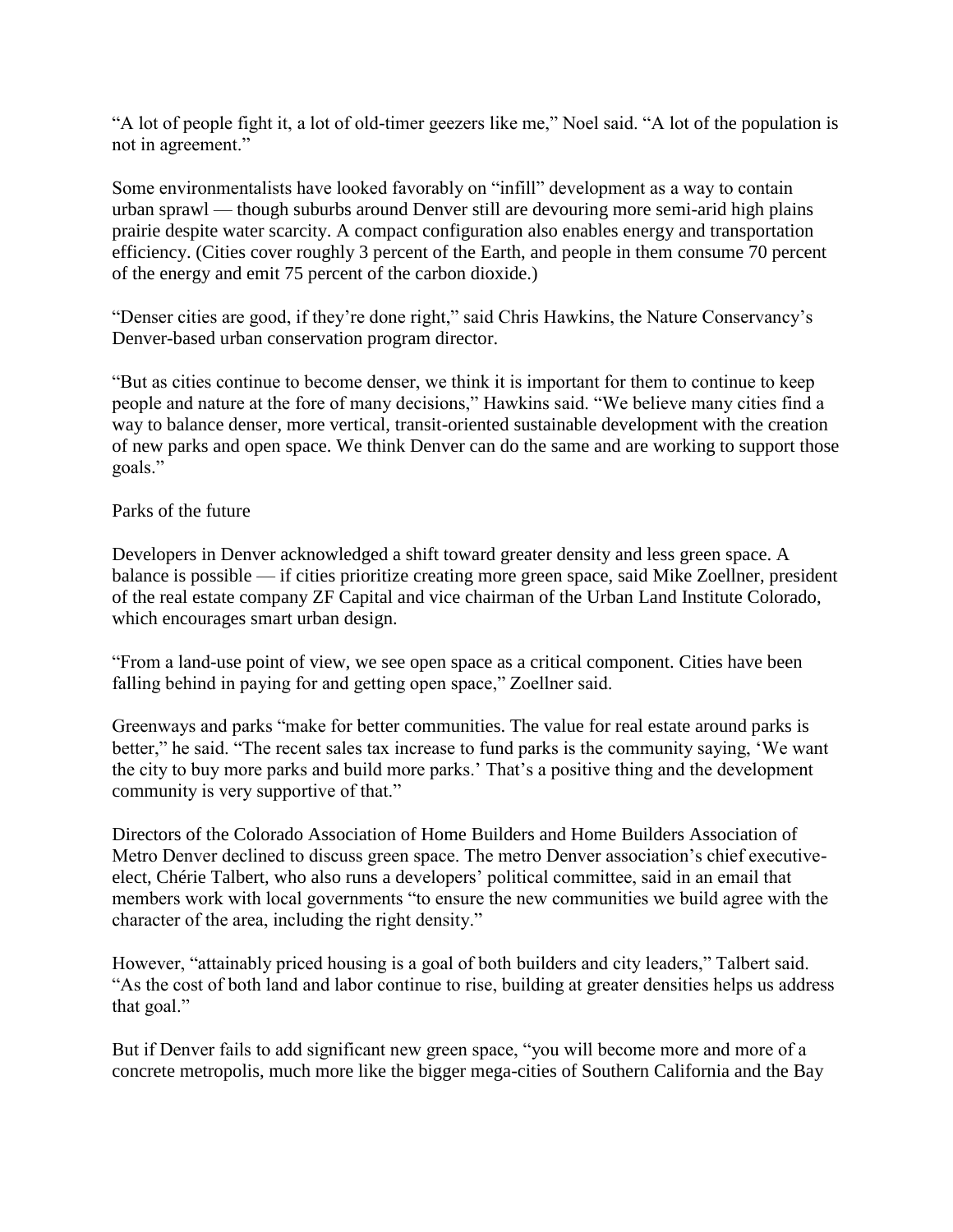Area. You could get to that point," said Charlie McCabe, director of the Trust for Public Land's Center for City Park Excellence, which advocates for nature in cities.

"This is not just about nature and parks. It is about your quality of life," McCabe said. "You would be losing some of your quality of life."

#### **Blaming population growth, lack of funds**

Denver leaders say soaring land prices and population growth limit their options to preserve nature beyond limited landscaping. Parks department officials said they lack funds to establish green space, even though general fund revenues have increased rapidly as a result of the development boom.

Public discomfort and green-space complaints "are very common themes and concerns that arise in a city that is growing, particularly as exponentially as we have grown," Mayor Michael Hancock said in an interview after his latest State of the City speech, in which he invoked former leaders' City Beautiful vision of creating a city within a park.

"And because we are growing, and because we don't have enough houses to accommodate all the people who want to live in the city, densification is going to have to be one of the things that we are going to have to do, particularly around our transit-oriented development sites," Hancock said. "But we must do it in a way that people don't feel like they are in a jungle. That means we gotta communicate, work with and value neighborhoods, and really have conversations with people who live there today."

No new park covering 50 acres or more, let alone the parks of the past of 100-plus acres, has been established in Denver for more than a decade.

Parks crews focus on maintaining and improving existing parks, installing playground equipment and landscaping, which in some cases entails paving over natural terrain.

Meanwhile, City Council members have approved developers' proposals for new high-density development along the South Platte at the Elitch's amusement park, Loretto Heights campus, RiNo, the former CU hospital, Park Hill Golf Course and the Gates Rubber factory. They have allowed developers to build higher and smaller units in return for agreements to offer housing at prices Denver workers might afford.

The city's latest "Game Plan" documented a shortage of green space. City planners are wrestling with the implications.

"We're way down because so many people have moved to the city," said Deputy Parks and Recreation Director Scott Gilmore, a longtime champion of exposing children to nature. "And we're going to keep dropping because so many people want to come to Denver."

But establishing significant new green space in Denver? "I don't think it is feasible, to be honest," he said. "We would have to spend a lot of money. And do you want to take peoples'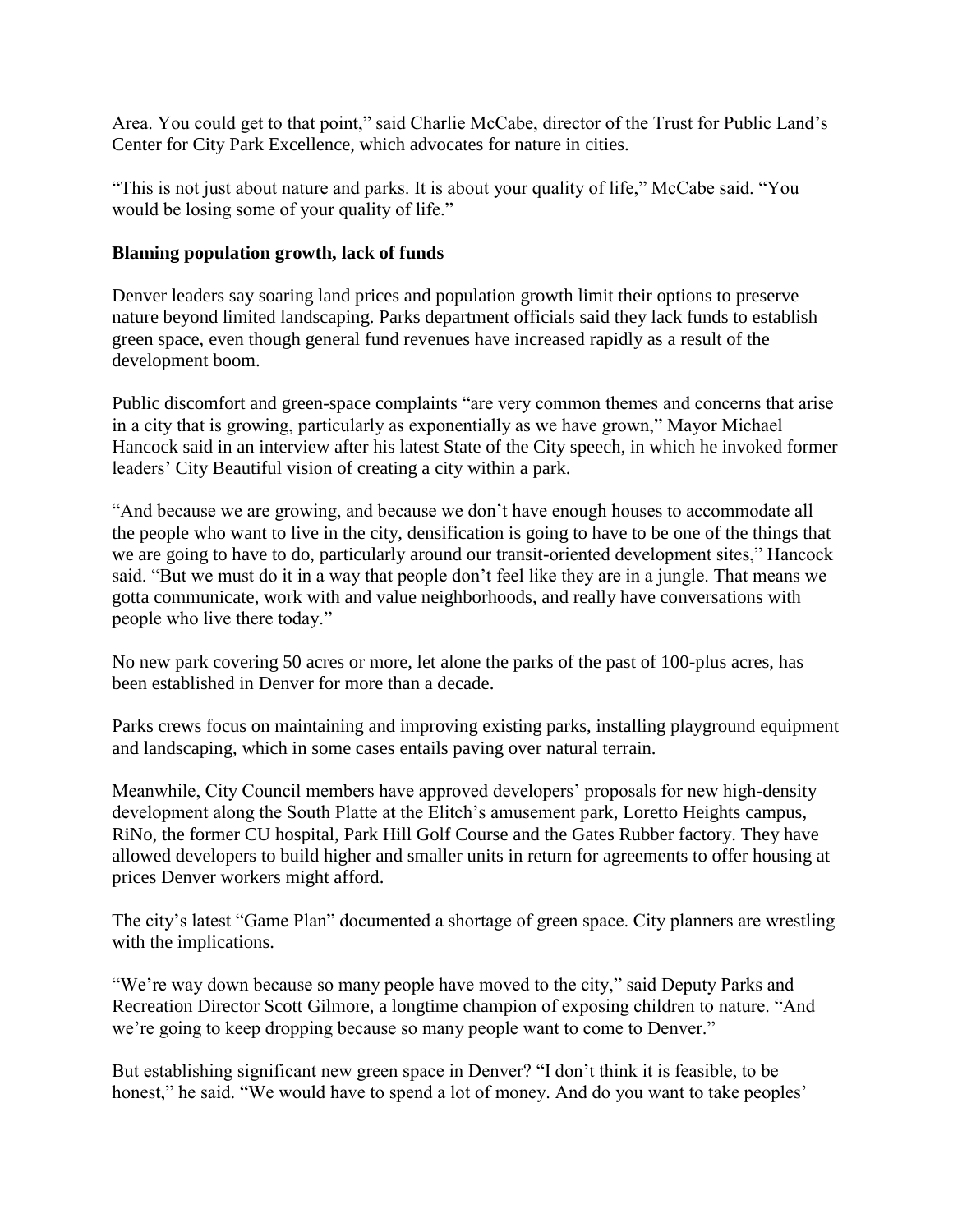homes just to build parks? I mean, where are we going to get land? It is an infill city. We don't have a ton of land."

The nascent effort to address stormwater flooding by creating naturalistic green corridors could add a couple hundred acres of green space around the city — though public access would be limited.

"Certainly, as lots are developed, and redeveloped at higher density, just the roofs cover more space than they used to, in addition to the skyscrapers around them and the paved areas to provide access to them," said Mark Tabor, Denver's chief parks planner and architect of the game plan.

"Yeah, there's less space for landscaping. There's less space, unfortunately, and really critically, for street trees and trees on private property — what we are trying to promote in our game plan," Tabor said. "We need to take a strong look at how we can provide for new development, but, at the same time, not lose the benefits of land that has been built over or built up."

#### The great escape

For residents, the green-space crunch compels frequent escapes in vehicles. It favors those with the economic power to reach nature. Yet those who flock out for recreation in the mountains increasingly face crowds, trampled terrain and impaired natural processes. The annual visitation at Rocky Mountain National Park, 90 minutes northwest of Denver, has increased by 60 percent since 2008. Boulder officials say they see more Denver residents heading onto their foothills trails.

It was the promise of parks and open space that enticed Elaine Conoly, 28, to move from Texas for graduate studies in accounting at CU Denver. Conoly said she checked a visitors bureau website and got the impression that Denver was green with more parks than other cities, along with at least 300 days a year of blue skies and sunshine.

For the past five years, she's been renting a third-floor condo north of downtown in RiNo, paying \$1,400 a month and lamenting that there's no significant green space nearby.

"I would have to drive. Like, Washington Park would be the closest," Conoly said on a sidewalk near 32nd and Blake streets.

"What I would desire would be, like, four times a week I'd take a jog around a park, a walk around a park, or a bike ride around a park." Instead, she makes it to a park about twice a month. This compels escapes to the mountains.

"And that is a hassle when everyone is going," she said, recalling a three-hour drive with her snowboard to the mountainside slopes at Keystone Resort.

"You are going to sit in the traffic."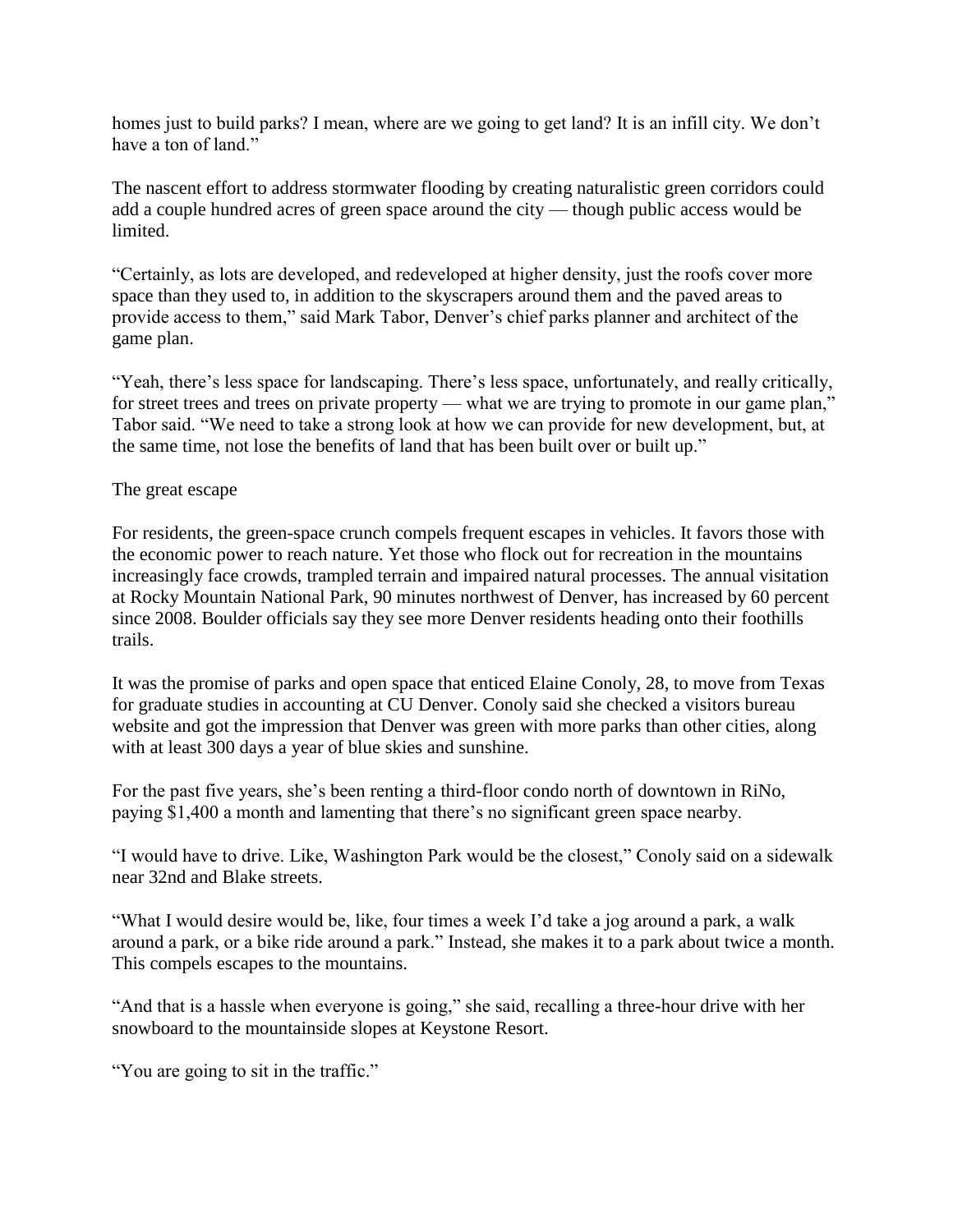Bruce Finley: 303-954-1700, [bfinley@denverpost.com](mailto:bfinley@denverpost.com) or @finleybruce

### **The Densification of Denver Part two of a three-part series [1-14-19]**

# **"We need more open spaces," residents say**

By Bruce Finley **The Denver Post**

Denver's intensifying green-space crunch is hurting residents, creating stay-or-go quandaries and raising environmental-justice concerns as people search for nature near where they live.

Parents, in particular, say they struggle to raise healthy children as natural space increasingly is built over or paved.

"If they just stay inside, they grow up to be fat people on phones, all the technology things," said Gabriela Azevedo, 27, a mother of two boys in north Denver.

One of her children, Sabian, 7, has asthma so severe that Azevedo and her husband recently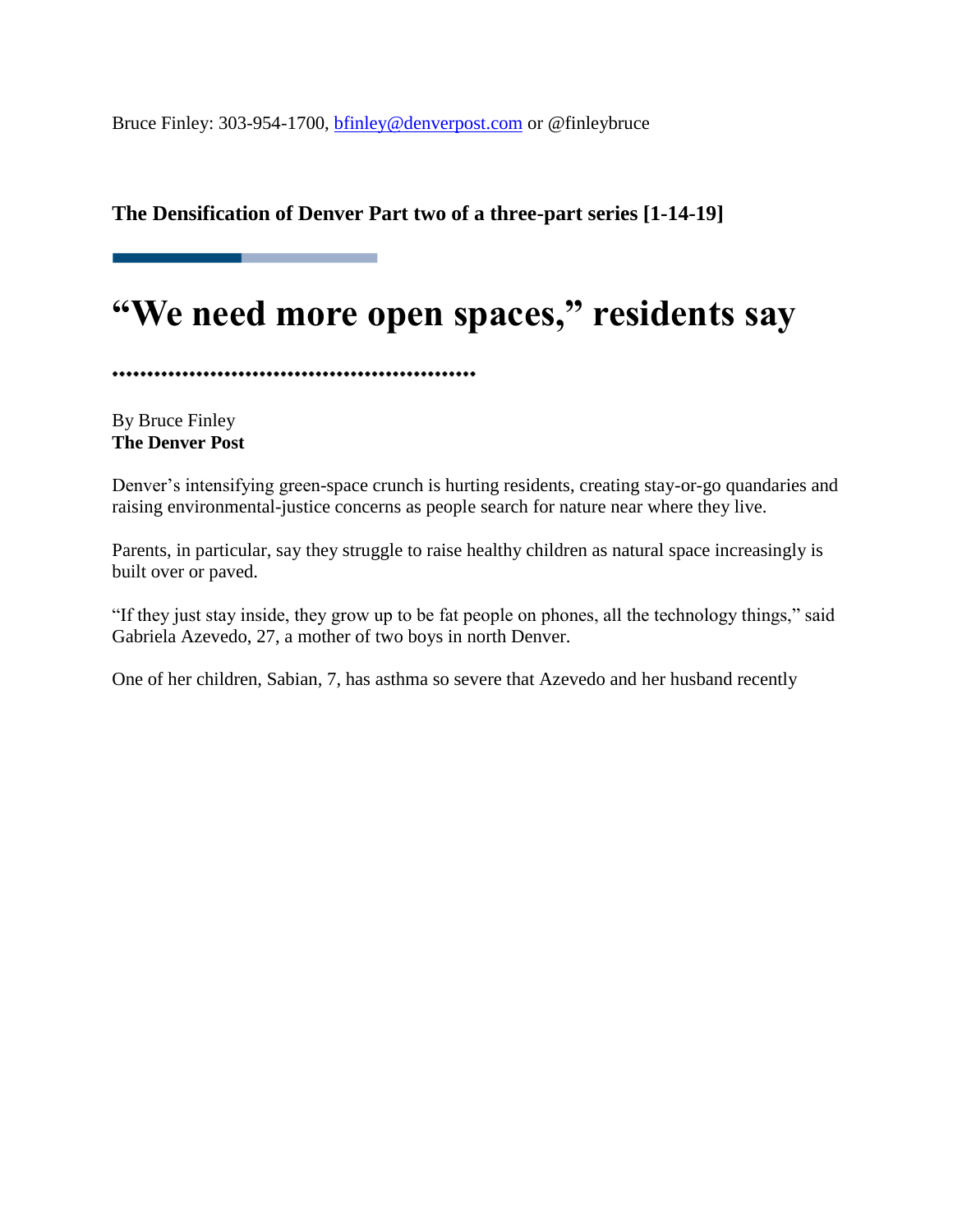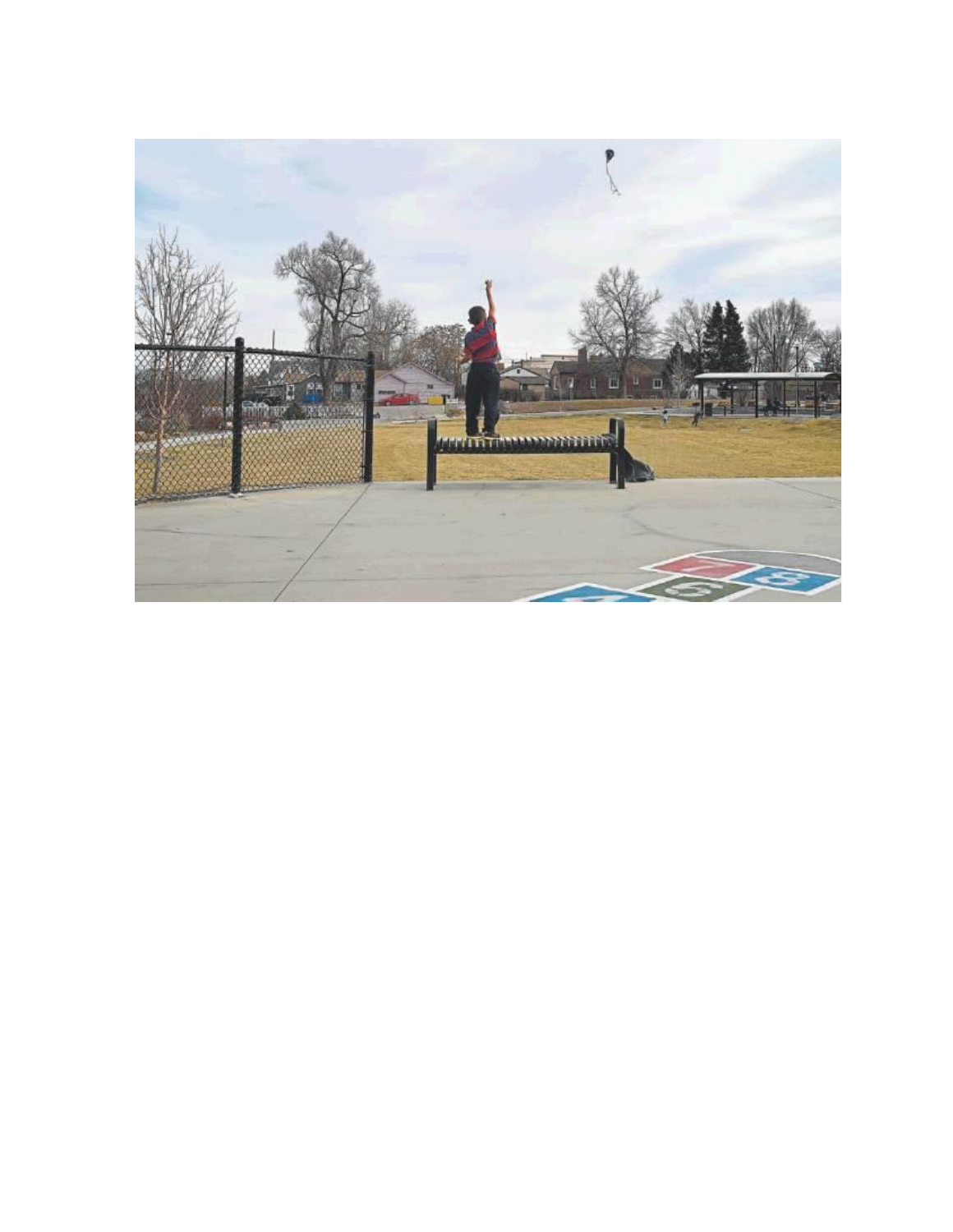

moved him to a different school — away from Denver's Interstate 70 redevelopment construction near their home, an area where asthma and blood lead levels are elevated. There's a small park nearby.

"But when the air is really bad, we just stay inside," Azevedo said.

A couple times a month, this family rolls across Denver and joins growing crowds at a bigger, cleaner park with open green space, large trees, a pond, playgrounds and birds. "The one near the zoo," she said.

When possible, they escape to the mountains. Azevedo's message to city leaders and developers: "Build more parks, think about parks more often, be more green. Because of our kids."

Lack of sufficient green space has become a common complaint among residents such as Azevedo, as Denver morphs into a concrete metropolis. Rapid population growth and a development boom have combined to reduce green space per person. Ample backyards increasingly are relics as residents shift to condos, slot homes and high-rise buildings. More of Denver's 155-square-mile area is paved or covered over each year, part of a national trend that has worsened heat waves and can cause havoc with stormwater runoff.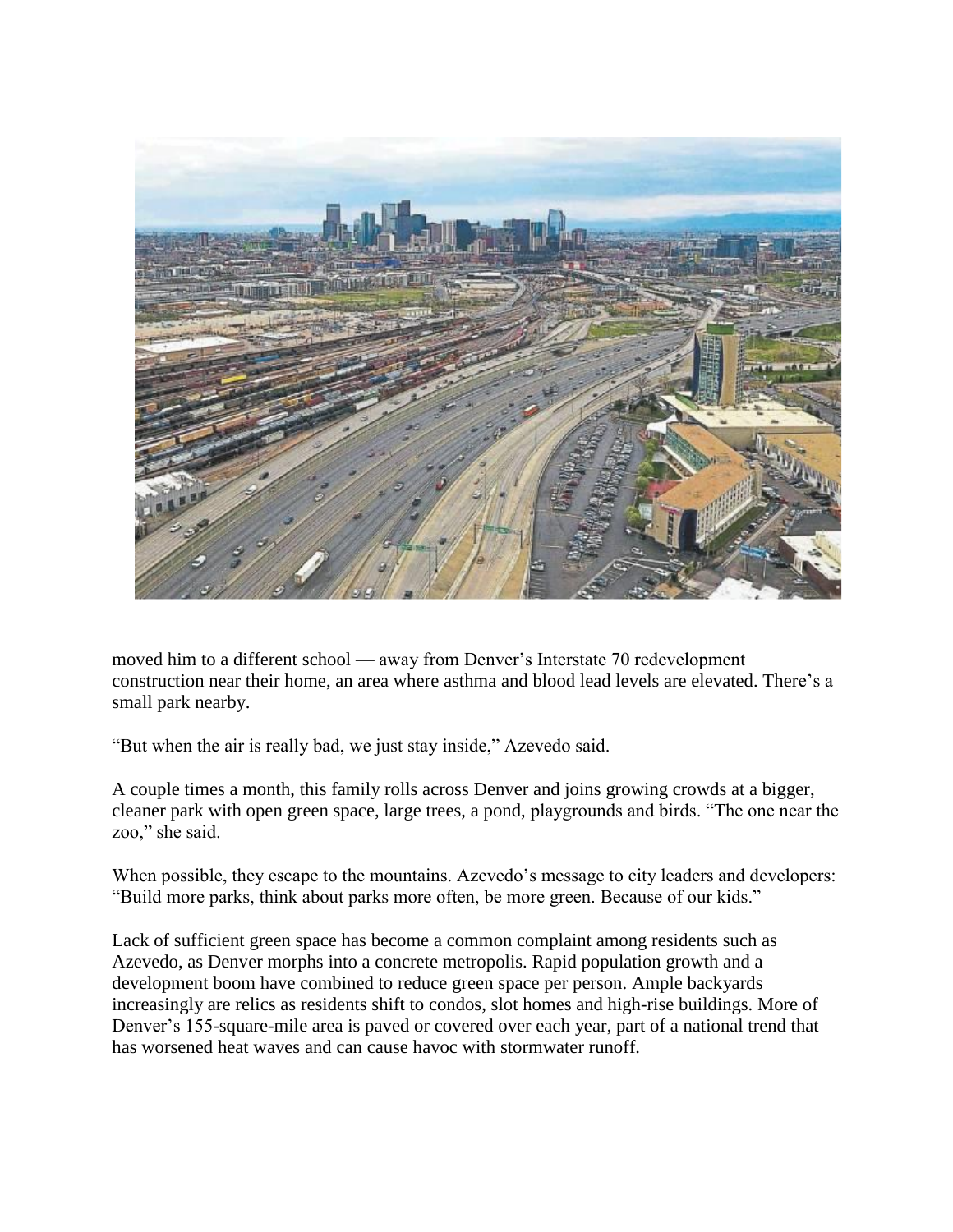In parts of Denver, green space has decreased to fewer than 5 acres per 1,000 residents — less than half the national norm.

"It is different from rich areas to, like, this area — low-income people. It's just different," Jose Sotelo, 51, said on a recent afternoon after he escorted his kids to the newly refurbished Westwood Park, which features exercise equipment and a playground around open grass.

Green space in other parts of Denver seems "nicer, greener. I can see flowers. It is a little unfair. We pay taxes, too. Why?" he said.

#### **"Fresh air's the No. 1 thing"**

A food warehouse worker and father of two in west Denver, Sotelo said he's been struggling to find nature. The kids — Levi, 9, and Iraci, 10 — recently had to say goodbye to their 72-year-old grandfather, who retired to a Mexican village because it offered peace with fresher air, birds and starry night skies. Now Sotelo was looking for outdoor alternatives to computer screens after school.

"Nature here? We don't have it. Not enough in Denver. Maybe in the suburbs they have it," Sotelo said. "We need more open spaces, more natural spaces."

At the end of summer, Sotelo realized Levi's waist was as big as his own and that he seemed practically addicted to video games and television. So as part of a family initiative, they were aiming to go to a park every day after school, away from "suffocating" technology. If not for this park, "they'd be inside on the tablets." He watched as Iraci played on swings and Levi lay on the grass by a flat blue soccer ball.

"The outdoors is to have fun," Levi said. Sotelo nodded, adding, "Fresh air's the No. 1 thing." He kicked that ball with his son.

A growing body of scientific research points to a human health need for green space in cities. The research from psychologists and urban planners has found green space is essential to making cities livable.

People are healthier and happier when they have access to nature, researchers contend, correlating proximity to vegetation with lower stress, anger, aggression, diabetes, stroke and cardiovascular disease. They have found that people exposed to green space tend to be more active physically, healthier mentally and more connected to other people. Children appear to suffer less from blood-pressure problems and asthma.

Denver's green-space crunch, reducing contact with nature for residents unless they can afford escapes to the mountains, has mobilized voters.

In 2017, they passed a ballot initiative ordering city officials to install green roofs on buildings (to absorb more of the heat-trapping greenhouse gas carbon dioxide and to produce more clean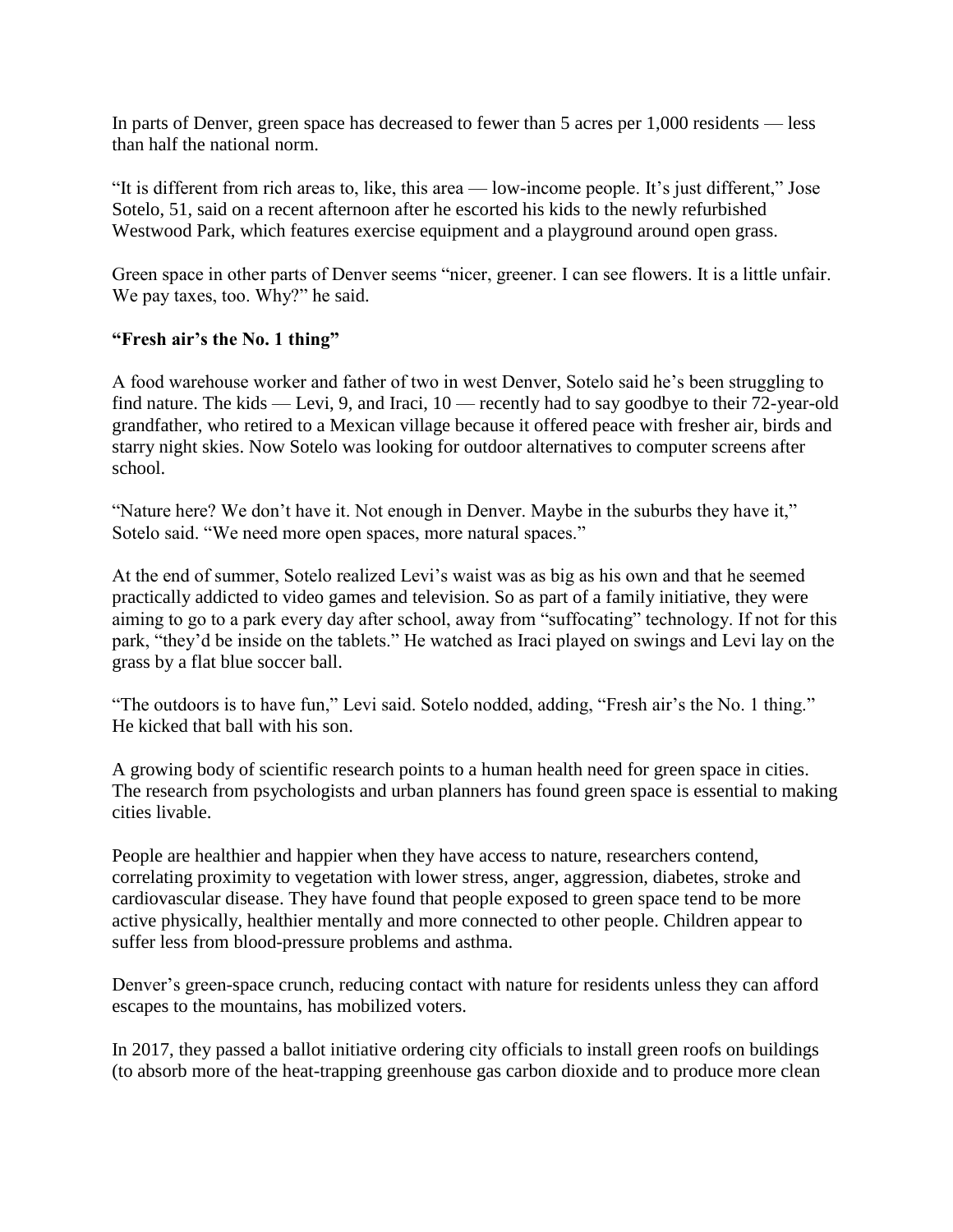oxygen). Last fall, voters approved a sales-tax hike to raise \$45 million a year to improve and expand green space.

"The younger population is more and more interested in keeping the world green and paving less. They are concerned about carbon emissions, social equity and resilience," said Mark Johnson, president of the Denver-based urban design firm Civitas, which has helped establish green space here and in other cities worldwide.

"Our marketplace and our culture is insisting on more environmental benefits," Johnson said.

#### **"Living in a concrete box"**

It's gotten to the point where well-to-do people pay for nature therapy.

"A lot of people come to see me saying nature is kind of their church, the place they go to heal and feel better," said psychologist Aleya Littleton, one of several "nature-based therapists" in the city.

Typical clients seek one-hour-a-week sessions talking outdoors "because they know it is so good for them," she said, though many struggle to fit sessions into their schedules.

"There's definitely an increase in stress and discomfort. The urban environment has a way of distracting attention that is violent and aggressive," she said, compared with "subtle inputs of nature that we are biologically predisposed to receive. … We're becoming more connected to our technology. It is a contrived experience. We are not more connected to each other."

Around Denver, residents young and old increasingly migrate in vehicles to find natural space. During heat waves last summer, mothers stuck inside the city flocked to parks with water fountains, helping their children stay cool and active.

"Really important," said Brittany Aynei, 32, who walked nearly 2 miles from her home west of downtown to the Union Station area where, though the plaza is paved, the fountain was not as crowded as usual, because the bigger kids were back in school. Her 2-year-old son splashed jovially while his 6-year-old sister waded around.

"I prefer to have my kids outside every day, just to be active. We don't do TV," Aynei said.

More green space is "necessary for a growing city," she said. "I'm OK with building up vertically. Better than building new houses everywhere. But we could have more open space."

It seems to bring relief.

"It is pretty important to have at least some sort of escape in the city. It gets alienating if you don't have nature or greenery anywhere," said Michael Perkins, 29, a University of Colorado Denver engineering graduate student and cafe barista walking through Lower Downtown.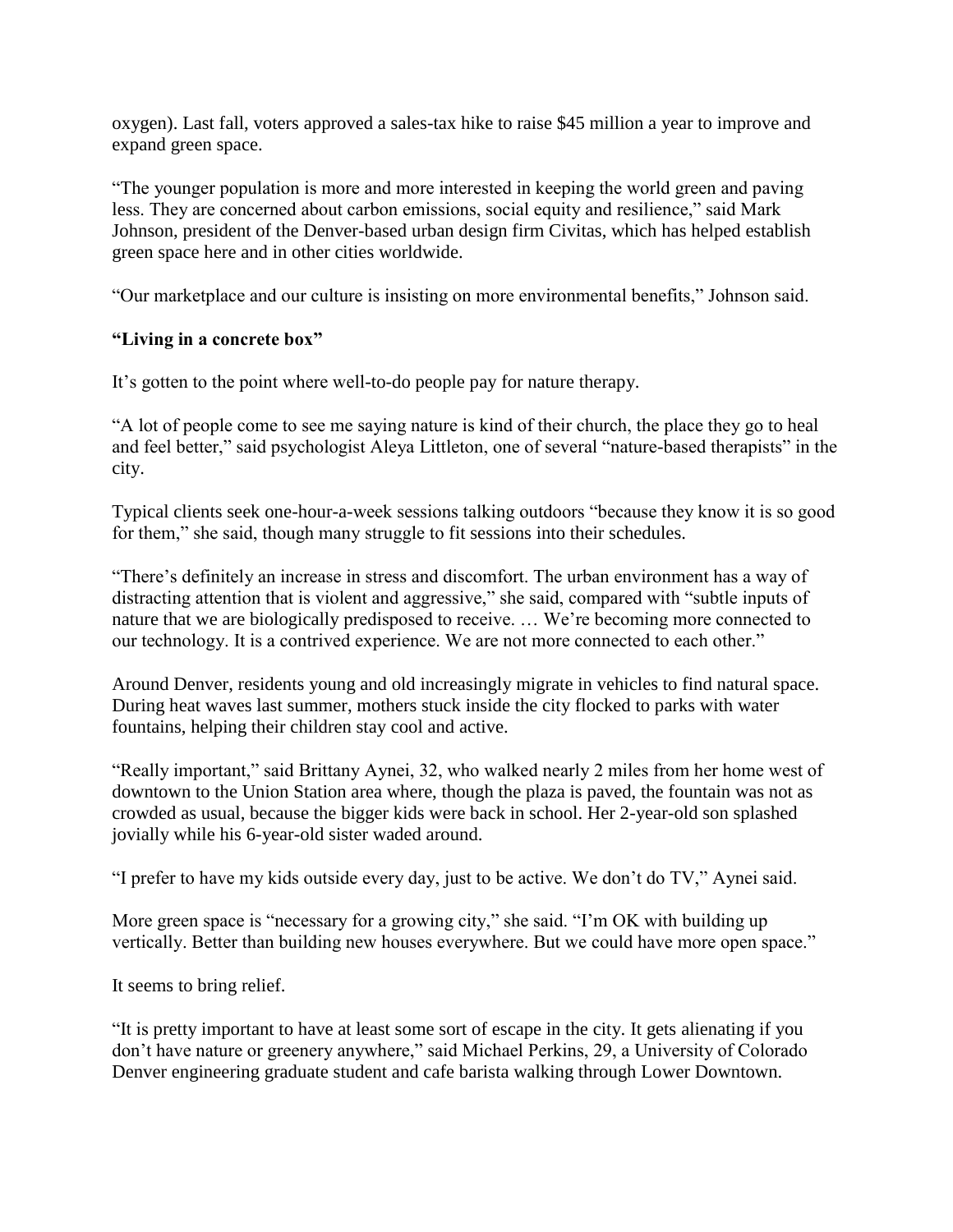Perkins grew up along the Front Range and said he's noticed the increasing density of Denver as developers install high-priced modern apartments and condos.

"Feeling like you are living in a concrete box is going to change your psychology. You start to forget what it is to be human and to be a part of the Earth," he said, noting the apartment he shares is close to a park.

"I would definitely favor more open space. And I would favor integration of nature into urban spaces — for solving the problems of urbanization."

While the scattered "pocket parks" that Mayor Michael Hancock celebrates draw heavy use, residents living near them indicate they'd prefer something bigger.

A new public-access pocket-park courtyard that city officials painstakingly negotiated with a developer as part of a contested high-density development in Park Hill "is sort of pathetic. Everybody can see through it. Developers have a very clear profit motive, and this is a city that gives whatever it can to developers," said Caleb Hannan, 35, sitting with his toddler daughter on a bench in a pocket park at Dexter Street and 23rd Avenue.

"Not the greatest green space, but it is 15 minutes away," Hannan noted.

"We need green"

Farther away, Denver offers 14,000 acres of mountain foothills parks. While residents recognize that option, many say they need more of a tolerable environment right where they live and work.

"We need green. We gotta have something that puts oxygen back in our air," said retiree Dennis Chambers, 63, who was fixing a fence at his Park Hill home. "But the mayor doesn't want it. He's going to go where the money is."

Now that his children are grown, Chambers and his wife often drive to Chatfield Reservoir southwest of Denver and to Bluff Lake.

Workers often cannot escape.

"I feel more heat," RiNo food market employee Sulema Palacios, 23, said while emptying trash into a Dumpster on an asphalt parking lot during Denver's eighth consecutive 90-degree day in September.

At the very least, city planners should plant more trees, she said. "We need more big trees in the streets. For air."

Denver Parks and Recreation officials pointed to privately installed open space that developers include as part of projects spanning more than 10 acres.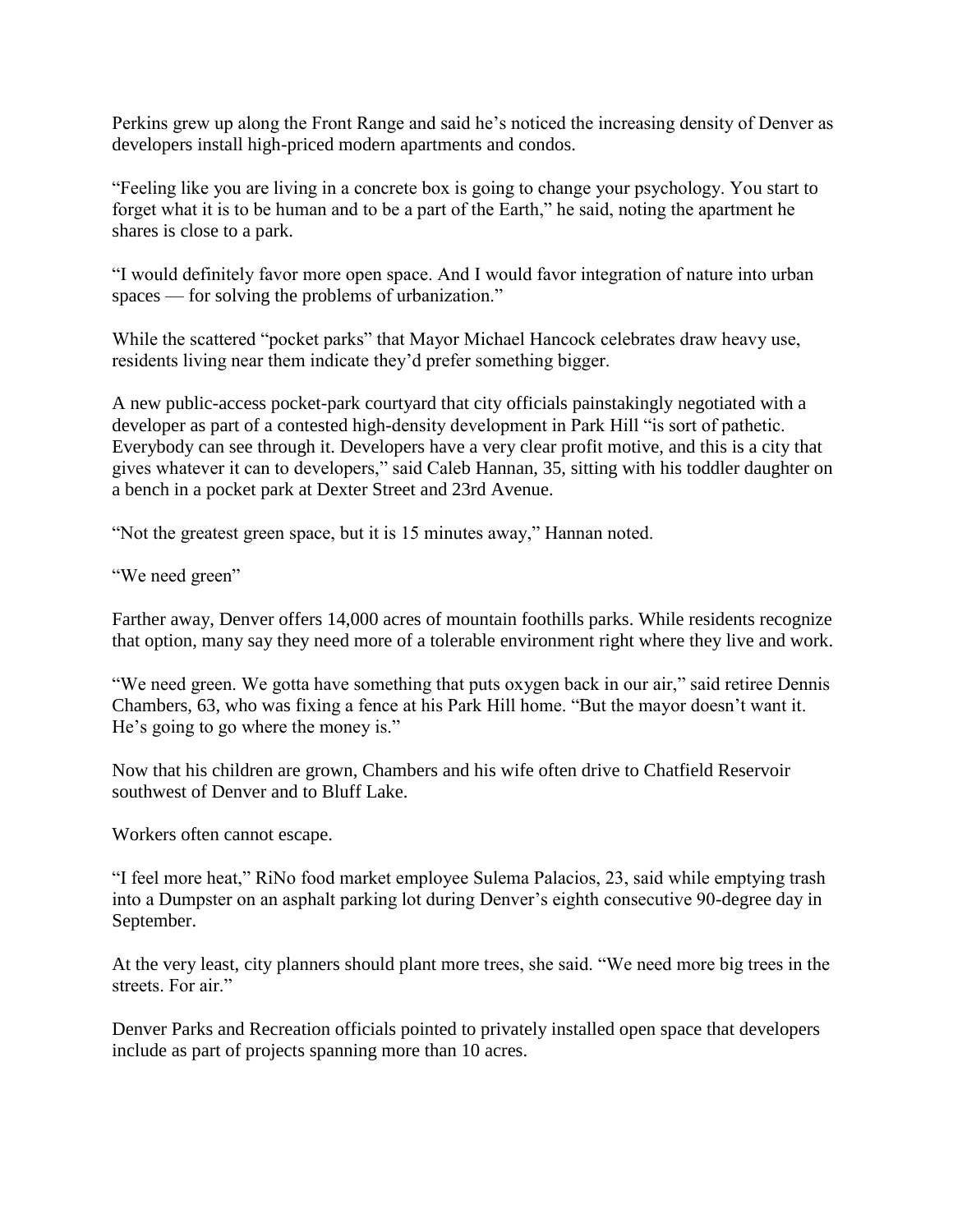Yet one of those areas, near the Denver Indian Center off Alameda Boulevard and Morrison Road, contains AstroTurf instead of grass. It served well for the soccer-playing grandchildren of Lorenzo Clark, 54, who sat on a bench watching them. "But they should build a bigger park."

In an ideal world, those kids would spend time in nature, Clark said. "It is better for them to grow up in open country. They can get off their computers. Get out and explore. Get on a horse. Build a fire. Have a cookout."

One result of the green-space crunch may be that Denver residents increasingly envision their best life elsewhere, treating the city like a way station.

Between rows of shiny box-shaped apartments installed atop the former Gates Rubber factory along South Broadway, neo-natal intensive care nurse Alexa Horn, 27, said there was no significant green space nearby and that rent of \$1,500 a month felt steep even on her steady wages.

Her tight apartment was sufficient for now, she said. "I mean, I lived in a college dorm" at the University of Wisconsin.

"Parks are important. I like the outdoors. A place to escape the city feel," she said, noting that she grew up near a lake in Minnesota.

"I won't be living here all my life. I want a house with at least a small yard. This is temporary," she said. "I wouldn't want to live here forever."

Bruce Finley: 303-954-1700, [bfinley@denverpost.com](mailto:bfinley@denverpost.com) or

@finleybruce

**The Densification of Denver Final part of a three-part series [1-15-19]**

## **Push for more green space unearths inequities**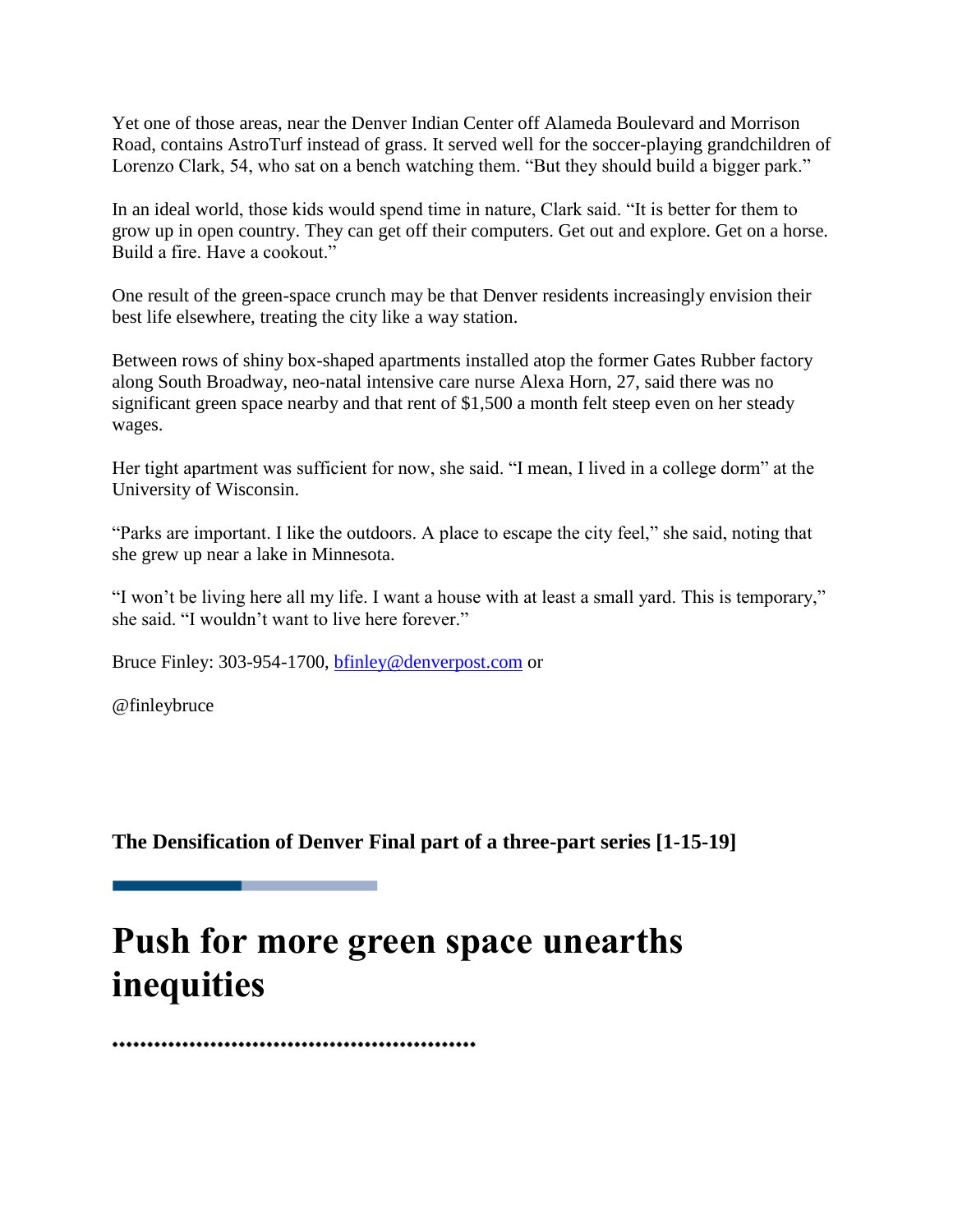### By Bruce Finley **The Denver Post**

Denver planners have been gathering with residents to design the city's first new big green space in more than a decade — 80 acres of park and natural land around Heron Pond near the South Platte River, including a pollinator garden, artwork and nods to working-class history.

But this is industrial wasteland. The 2-foot-deep pond holds toxic sludge laced with lead, arsenic and cadmium. Contaminated stormwater runoff from surrounding work yards worsens the brew.

And even though low-income north Denver residents say they are practically starved for nature in the city, a festering sense of injustice rankles the deal.

"We are left with the dregs," longtime resident John Zapien said at a recent community meeting, urging city officials to prioritize health.

"We need to clean up Heron Pond. No ifs, ands or buts," Zapien told officials in the room.

Denver's willingness to embrace such a site for future parkland reflects the increasingly difficult challenge of establishing enough public green space to keep pace with population growth and development. Denver has fallen behind other U.S. cities in urban parks and open space. This is causing discomfort, hurting public health, exacerbating heat waves and risking costly problems with stormwater runoff.

City officials interviewed by The Denver Post said they see establishing new green space as essential but, perhaps, impossible given the rising price of land. Yet voters recently ordered a sales-tax hike that will raise \$45 million a year for parks and open space. This has compelled planners to pore over thousands of acres that could be preserved as green space.

"We will lose ground if we don't get busy," Parks and Recreation Director Happy Haynes said as she contemplated Denver's green-space crunch.

The problem, city officials said, is competing with private developers for land. Developers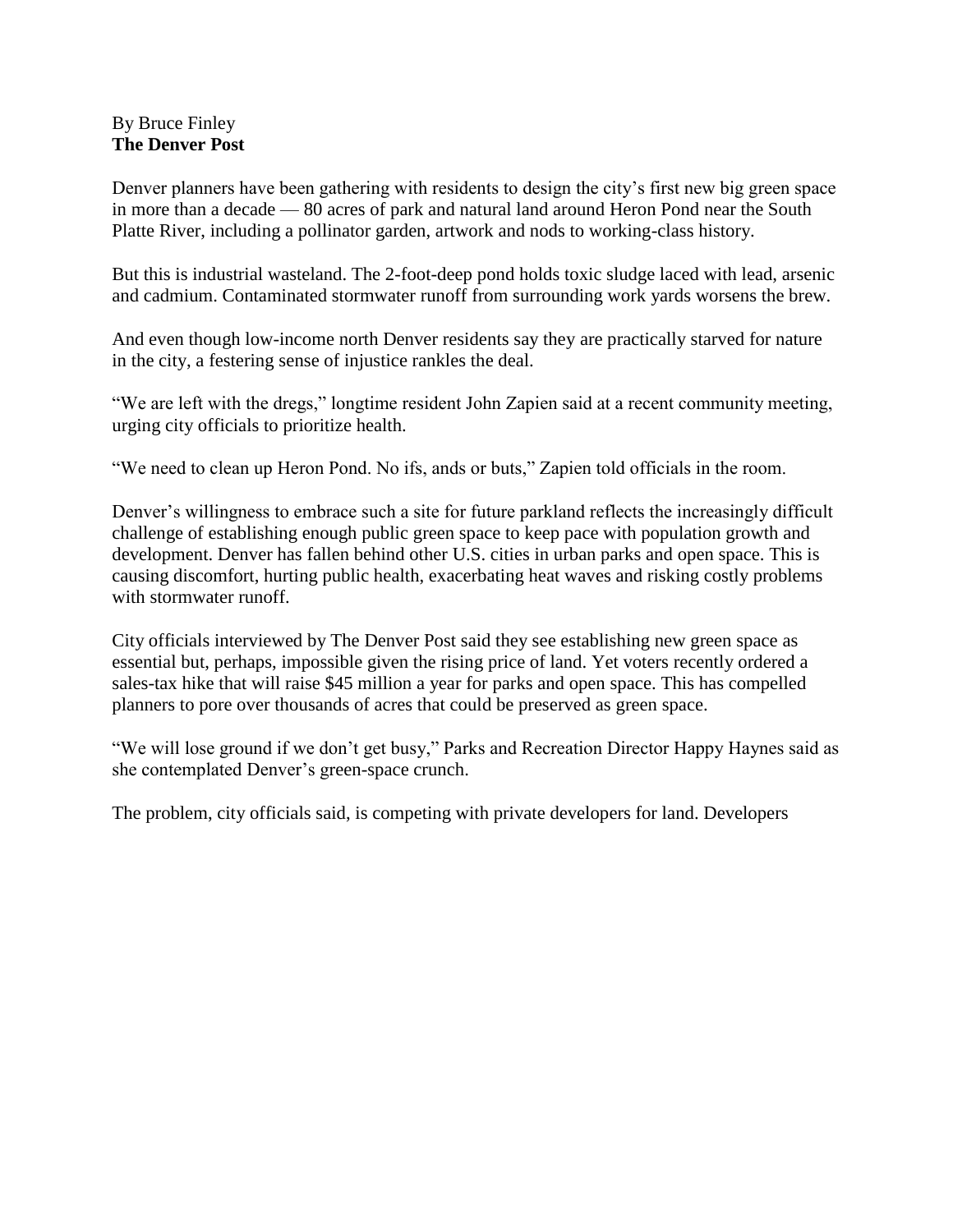

since 1998 have installed buildings, paved over natural terrain and otherwise overhauled vast tracts of the city — profiting from shopping plazas and upmarket apartments that eventually sell as condominiums. They've built higher, lot-line-to-lot-line in some areas, leaving less space to even plant trees.

Turning to marginal industrial land, city officials said, may be Denver's best hope for stabilizing a decline in green space per capita.

Chief parks planner Mark Tabor said that, after establishing the new green space around Heron Pond, Denver officials could try to purchase the land around the Arapaho power plant south of downtown and in the rail yards northwest of downtown for preservation as large green space where natural ecosystems could be restored.

This approach hinges on cleanup.

It can be done, not just by excavating and hauling away contaminated soil but by using modern cleanup methods that remove acidity and toxic metals, said Fonda Apostopoulos, a Colorado Department of Public Health and Environment engineer who managed decontamination of the Asarco smelters and 862 residential properties near Heron Pond.

"The low-lying fruit of clean property in Denver is few and far between. 'Brownfields' are pretty much the only property people are developing," Apostopoulos said.

"It is all about exposure pathways" — the ways contamination can reach people, he said.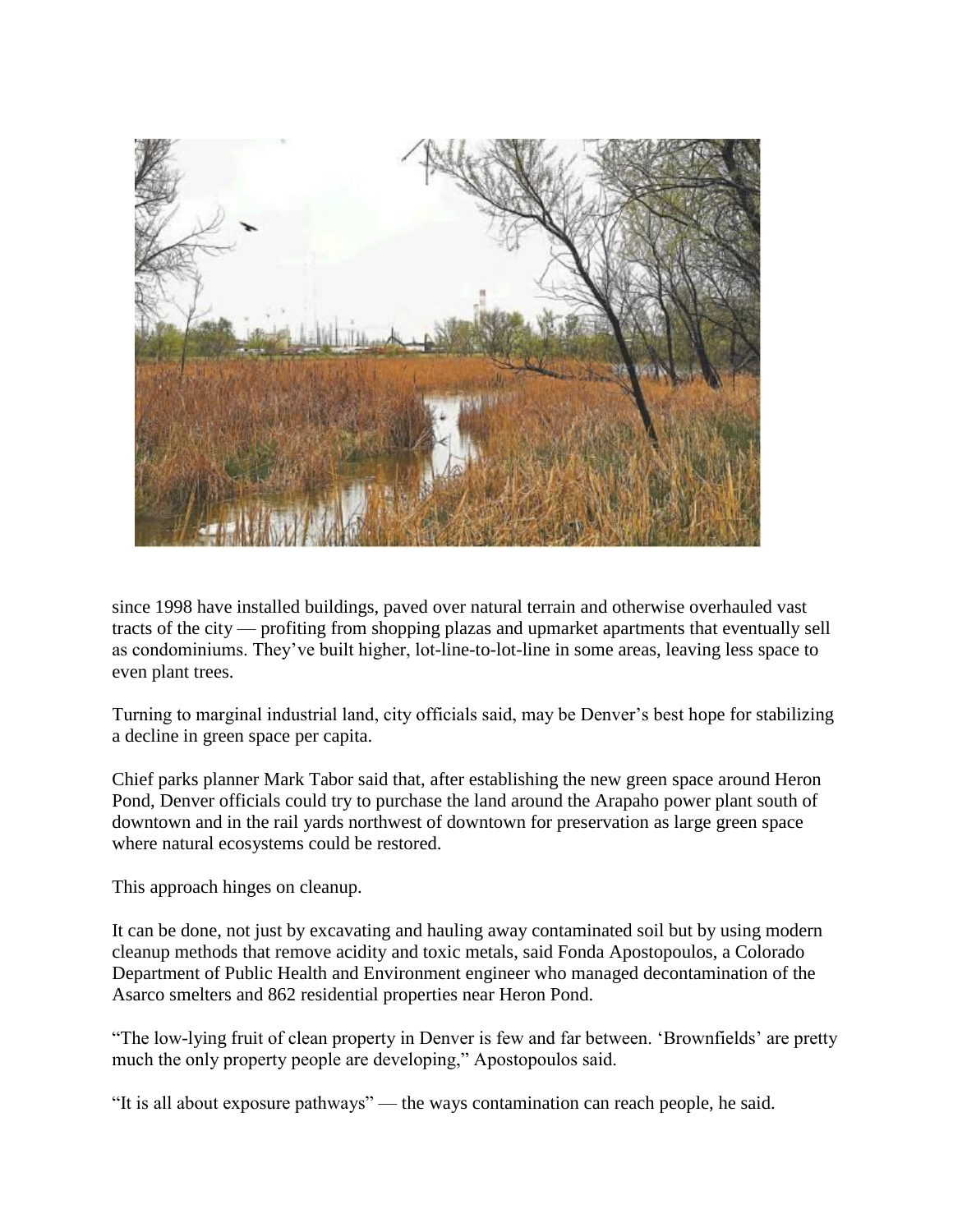Around Heron Pond, cleanup included excavation and replacement of soil around homes. Nine new monitoring wells will be installed between the smelter site and the South Platte River to make sure toxic metals no longer contaminate groundwater, Apostopoulos said, pronouncing the area safe for at least passive recreational activity.

While cleaning up industrial wasteland costs hundreds of millions of dollars, "there are a lot of private-public partnerships that could do that," he said. "Denver could get extra federal funding. They could get cleanup grants."

### **Unfair competition**

Earlier this year, Denver officials tried to buy a single acre in the highly sought Golden Triangle near downtown to establish green space needed for one of the city's worst "park deserts" — only to find they were hamstrung by insufficient funds. They'd obtained \$2 million in grants from groups such as Great Outdoors Colorado. But developers were able to bring more than three times that amount, and prevailed in the range of \$7 million to \$9 million.

"We are never in there strategically," City Council President Jolon Clark said in an interview. "Now that land is going to be developed, wall-to-wall, 10 to 12 stories tall."

Clark has championed a push for more green space and bristled. Denver "absolutely should not" turn away from its ideal of being a city within a park, he said. "But this is where we are barreling. We're getting farther and farther away from it every single year. We need to turn it around. This is about turning things around and getting back to our vision."

"I don't think people in Denver realize how far away we've gotten," Clark said. "This matters because the fabric of our city is the public open space, the parks. It is critical for us to preserve that. I am very worried."

Yet city leaders' commitments appear complicated. Mayor Michael Hancock, in office since 2011, recently acknowledged the problem. "We are falling behind … We are falling so far behind," he said at a public gathering. Yet rather than build new 100-acre-plus green spaces — New York's Central Park covers 840 acres, for comparison — Hancock has prioritized the creation of "pocket parks," covering fewer than 2 acres, scattered around Denver so that every resident can reach one by walking less than 10 minutes.

"We are not talking about we have to have massive parks," Hancock said.

Denver has 27 existing pocket parks, covering a total combined area of 13.5 acres. In contrast, parks established last century to ease industrialization covered more than 150 acres. Washington Park covers 161 acres and City Park encompasses 330 acres, including the Denver Zoo.

Nearly 86 percent of Denver residents already can reach a park within a 10-minute walk, city documents show.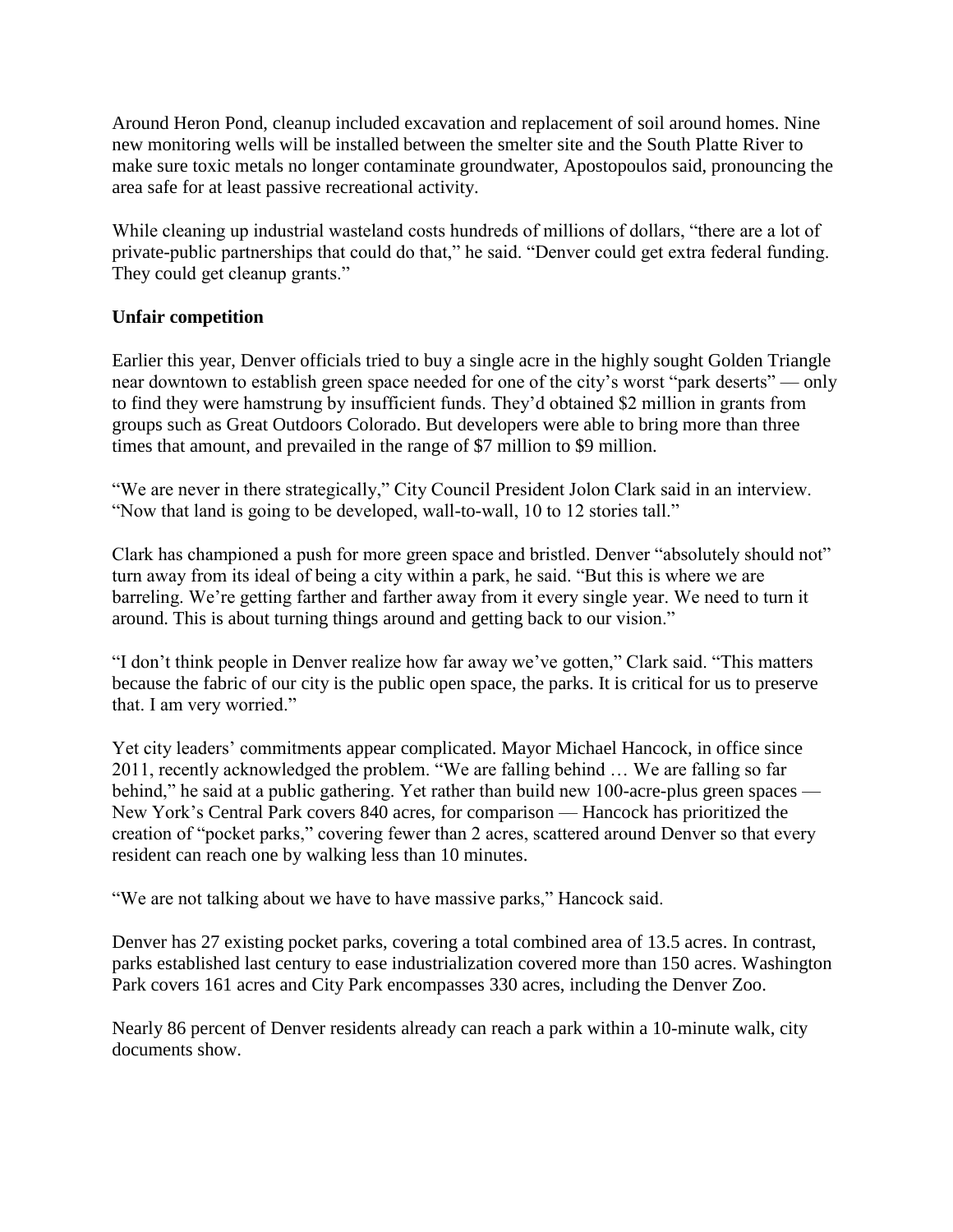On the City Council, Clark said he sees a need for both large and small green space, as much as possible. "We have to look at these micro parks. But, yes, we need big parks. We need open space. We need preservation along the river for habitat," he said. "If we could get a pocket park on every single block in the city, that, too, would be part of being a city within a park."

No big swaths of land

Developers contend they should not be seen as villains in the lessening of nature in the city.

Lack of city leadership has been the problem, said Mark Johnson, president of the Denver-based urban design firm Civitas, which has guided green-space projects here and around the world.

"The real issue is livability. Denver does not have enough parks and enough green spaces, and the parks are no longer connected," he said. "Denver probably could use 50 percent more parks than it has — a significant increase in the types of parks and the distribution of parks."

Some developers now advocate increased green space to buttress economic value.

"Land has gotten very expensive in Denver. We don't have big swaths of open land left. We do have a pretty good supply of paved areas like parking lots. I have not heard anybody say, 'Let's turn parking lots into pocket parks.' That could be interesting," said Michael Leccese, director of the Urban Land Institute of Colorado, a developer-run global nonprofit organization that encourages smart growth.

"It's not fair to put the blame entirely on developers," Leccese said. "If you are developing a site, and everybody wants density to support urban living, you're not going to solve the problem of open space. … But we should be thinking about creating the proper green spaces for a growing city."

Funding new parks

One of the last parks Denver established became possible after the cleanup of contaminated land, a 1.2-acre west-side parcel that city officials obtained in 2007.

Trailers and a bar at the site regularly drew police to deal with disorderly conduct and vandalism. The trailers were deemed derelict. But after city contractors razed the land in 2009, it sat empty for years. Residents led by Spanish-speaking mother Norma Brambila proposed the creation of a park.

Called Cuatro Vientos/ Four Winds Park, it officially opened in the Westwood neighborhood in 2014. While tiny, it improves one of the city's worst park deserts and is heavily used.

City Councilman Paul Lopez, representing residents, celebrated that park and praised the women who demanded it to make their neighborhood livable.

"We practically had to have a bake sale to get this park built," Lopez said.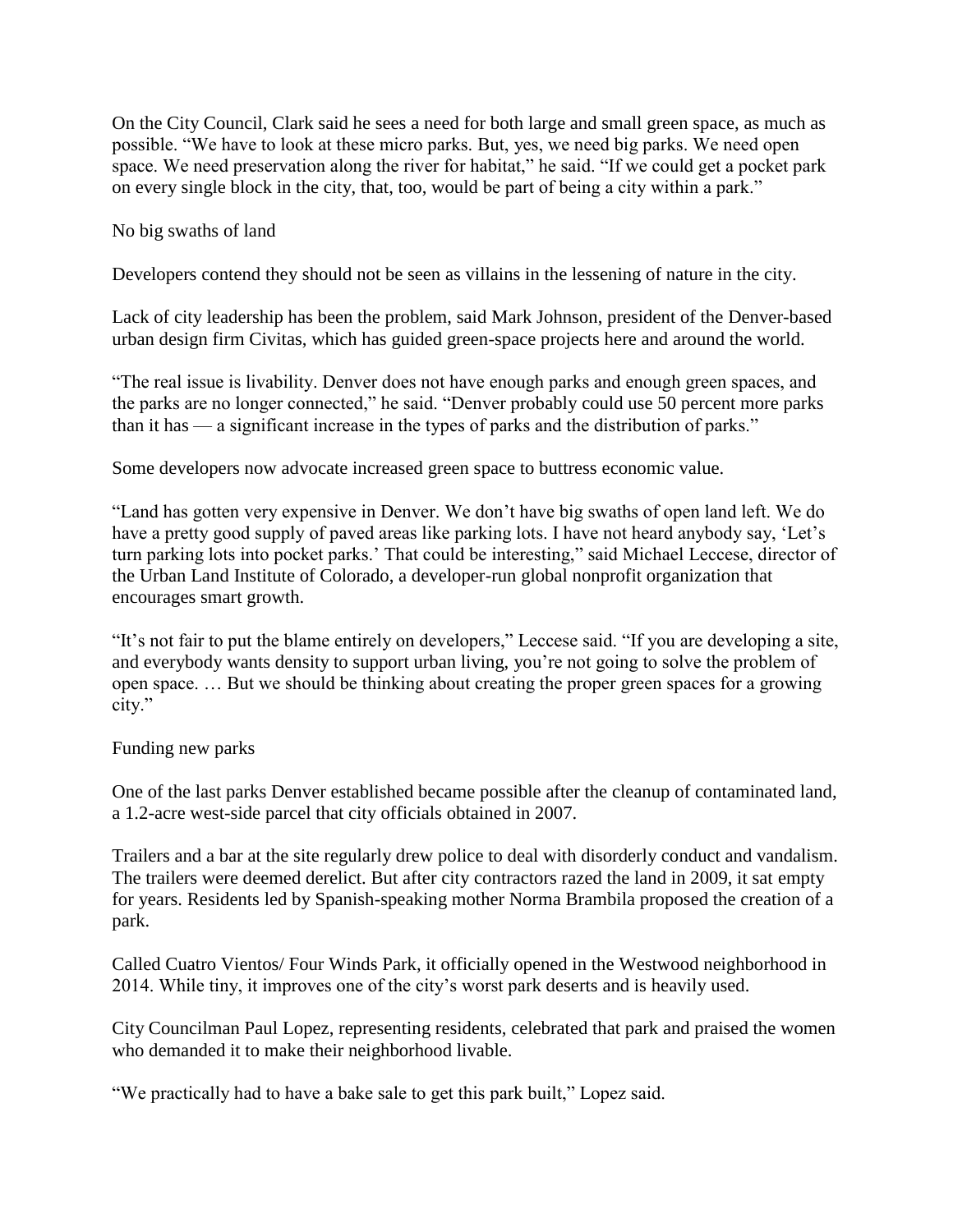"That's the problem," he said. "We as Denver residents, as taxpayers, should not have to have bake sales to raise funds to build our parks. This could be something that is a city government function."

Denver's success as a city increasingly may depend, in an era of global urban expansion and rising interest in resilience amid climate change, by how it connects with nature. But urban design experts said restoring significant green space would require major public and private investments and a vision, with help from the federal government.

"Private developers need to play a role. They're trying to make a profit. It all comes down to detail. Is it going to be quality, meaningful green space? Or is it just a tree every 20 feet?" said Jeremy Stapleton, climate resilience director for the Sonoran Institute, an Arizona-based think tank considering expansion to Colorado's high-growth Front Range.

"We're hoping we are seeing a paradigm shift here where people are saying, 'We will work with nature,' " Stapleton said. "We have got to embrace natural processes. Nature is going to provide way more benefits than a built environment — like air quality and water quality and access for people. It comes down to your land-use planning."

Fighting for equity

For the industrial wasteland around Heron Pond, city and state health officials are finding that, when residents get involved, they demand full cleanup.

Denver has owned that land, next to the Asarco cleanup site, since 1951.

Fish tissue samples have confirmed elevated concentrations of heavy metals, including cadmium, lead and arsenic, according to a toxic inventory in city records. Waste from runoff continues to collect in this low-lying pond.

"No fishing" signs have been posted for years. Ball sports and other activity that could disturb surface soil also are limited. Yet birds live at the pond. City managers have designated the property as a "natural area."

While health officials advise only passive use of the pond area for now, adjacent land, spanning nearly 15 acres, would be designated active use, such as ultimate Frisbee and soccer. Denver officials have created a master plan for an 80-acre "park" to be called Heron Pond/Heller/Carpio-Sanguinette.

At a November gathering in the adjacent Globeville neighborhood, city parks planner Cincere Eades led a process that lets residents vote on how the park will be designed. The process focuses on technical details, such as how fragments of sayings by school children could be embedded in cement pathways.